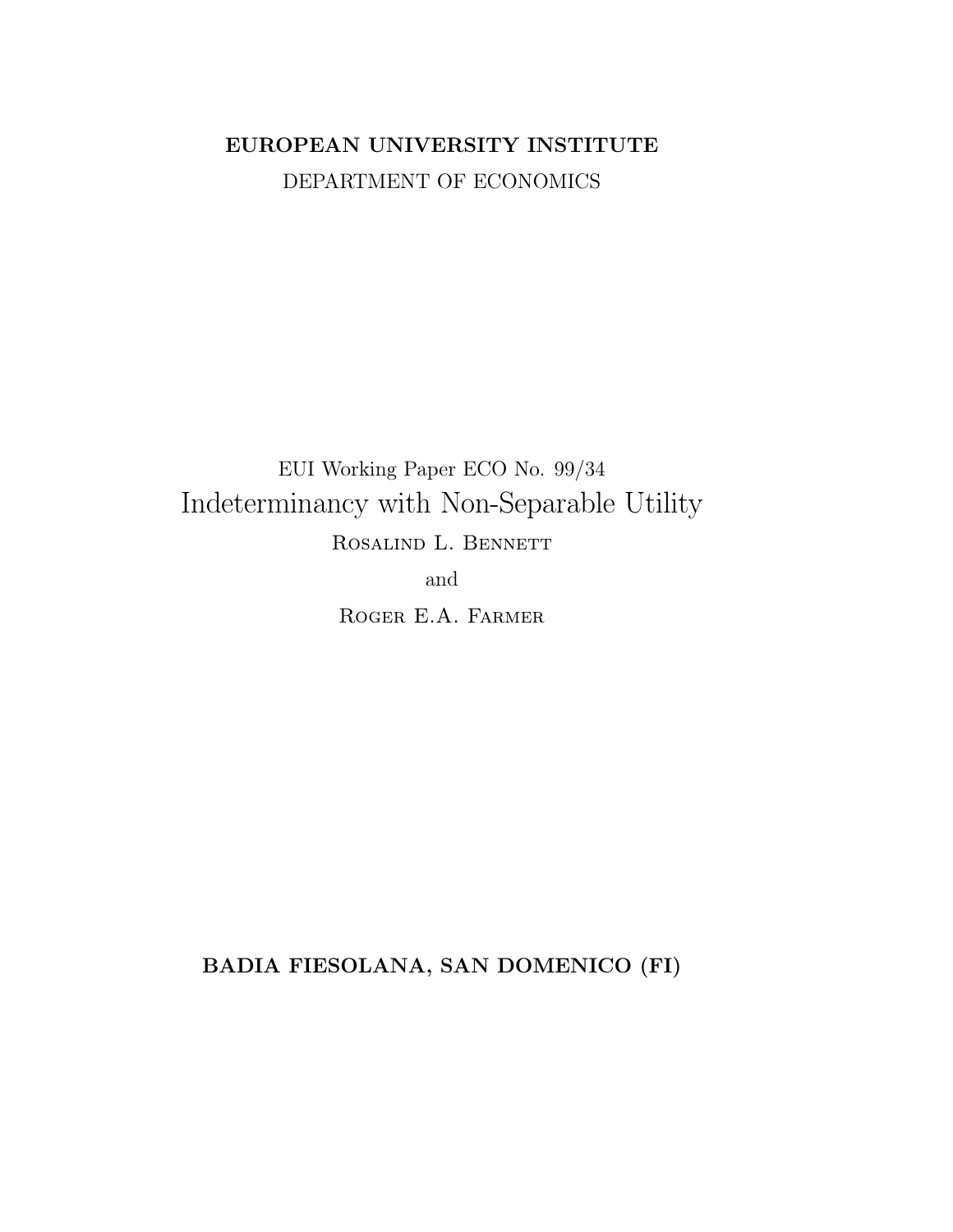All rights reserved.

No part of this paper may be reproduced in any form without permission of the author.  $\;$ 

> ©1999 R.L. Bennett and R.E.A. Farmer Printed in Italy in October 1999 European University Institute Badia Fiesolana I-50016 San Domenico $(\mathrm{FI})$ Italy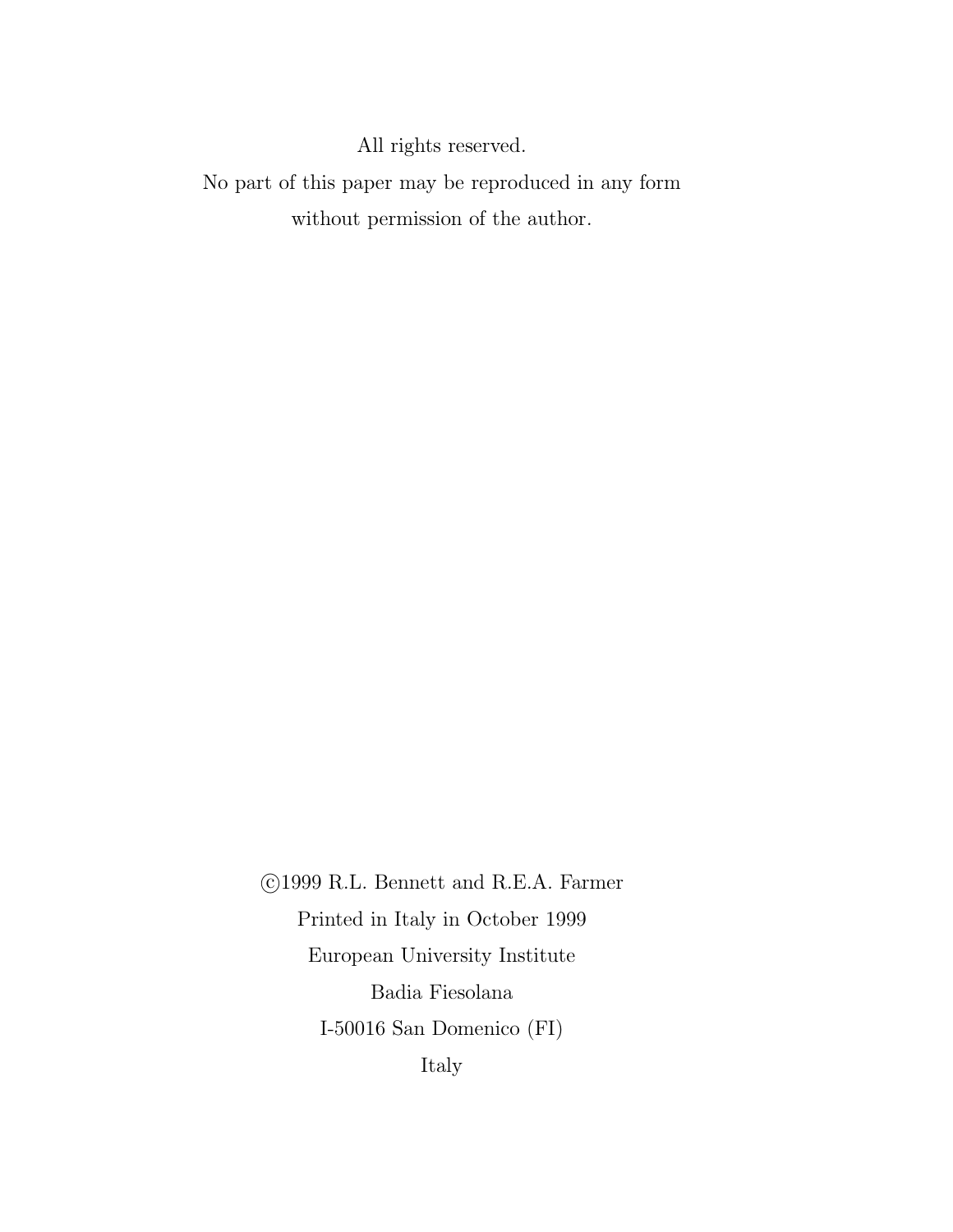# Indeterminacy with II on Separable U tility

Rosalind L. Bennett FD IC, R com 209 7 550-17th Street W ashington, D C 20429 rbennett@folic.cpv

 $R$  copr E. A. Farmer<sup>2</sup> Department of Economics: U CL A 405 H ilgard A venue  $L \text{ } \text{ } \text{ } \text{ } C \text{ } \text{ } A$  10024 rfamer@econuclaedu

> $\mathbb N$  a comber 1997 this version  $M$  ay 1998

<sup>1</sup>W ewish to thankll idhad W coolford for darifying for us the origins of the term "Frisch demand". Jess Benhabib, Jang Ting Cuo, Sharon II arrison, Stephanie Schmidt i rdné li martyal ahiri, Il artin U ribeand III ark III eder have all indirectly contributed to the ideas in this paper and we thank them without implicating them in any mistakes that might remain. We also thank two anonymous referees of this journal for their very thorough reading of the ...rst draft of this paper and for providing suppstions for that have signi...cantly improved the ... nal version.

<sup>2</sup> Famer's research was supported by II SF grant # SBR 9515036 and by a grant from the l cademic Senate of the U niversity of California at Los I noples.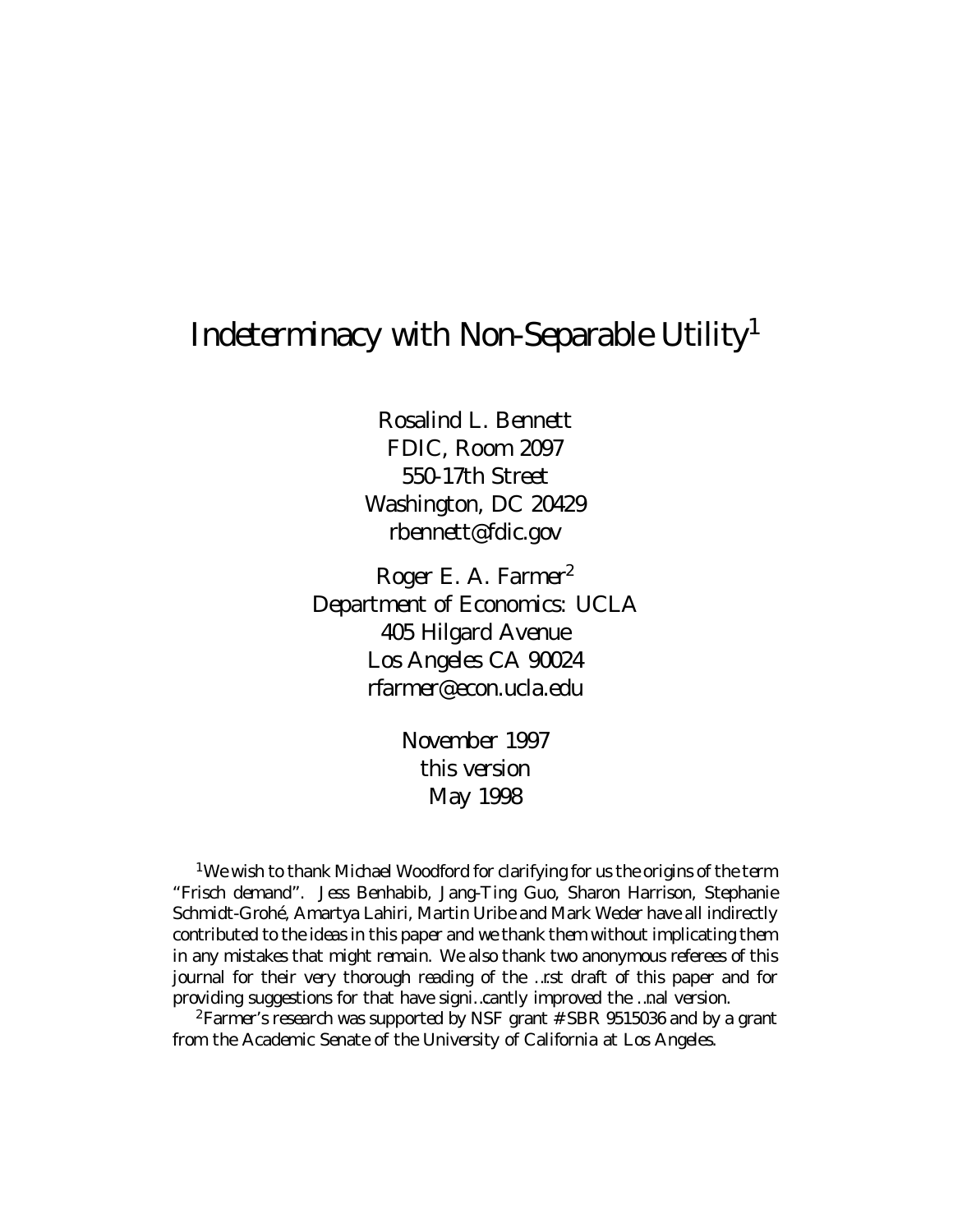### A bstract

B enhabib and Farmer [3] showed that a single sector growth model in the presence of increasing returns to scale may display an indeterminate equilibrium if the demand and supply curves cross with the "wrang slopes". We generalize their result to a model with preferences that are non-separable in consumption and leisure We provide a simple analog of the B enhabib-Famer condition that works in the non-separable case 0 uncondition is easy to dheck in practice and it allows for equilibria to be indeterminate, even when demand and supply curves have the standard slopes. We illustrate that equilibrium can be indeterminate when demand and supply curves have standard slopes and the degree of increasing returns to scale is well within recent estimates by B asu and Fernald [2] for U.S. manufacturing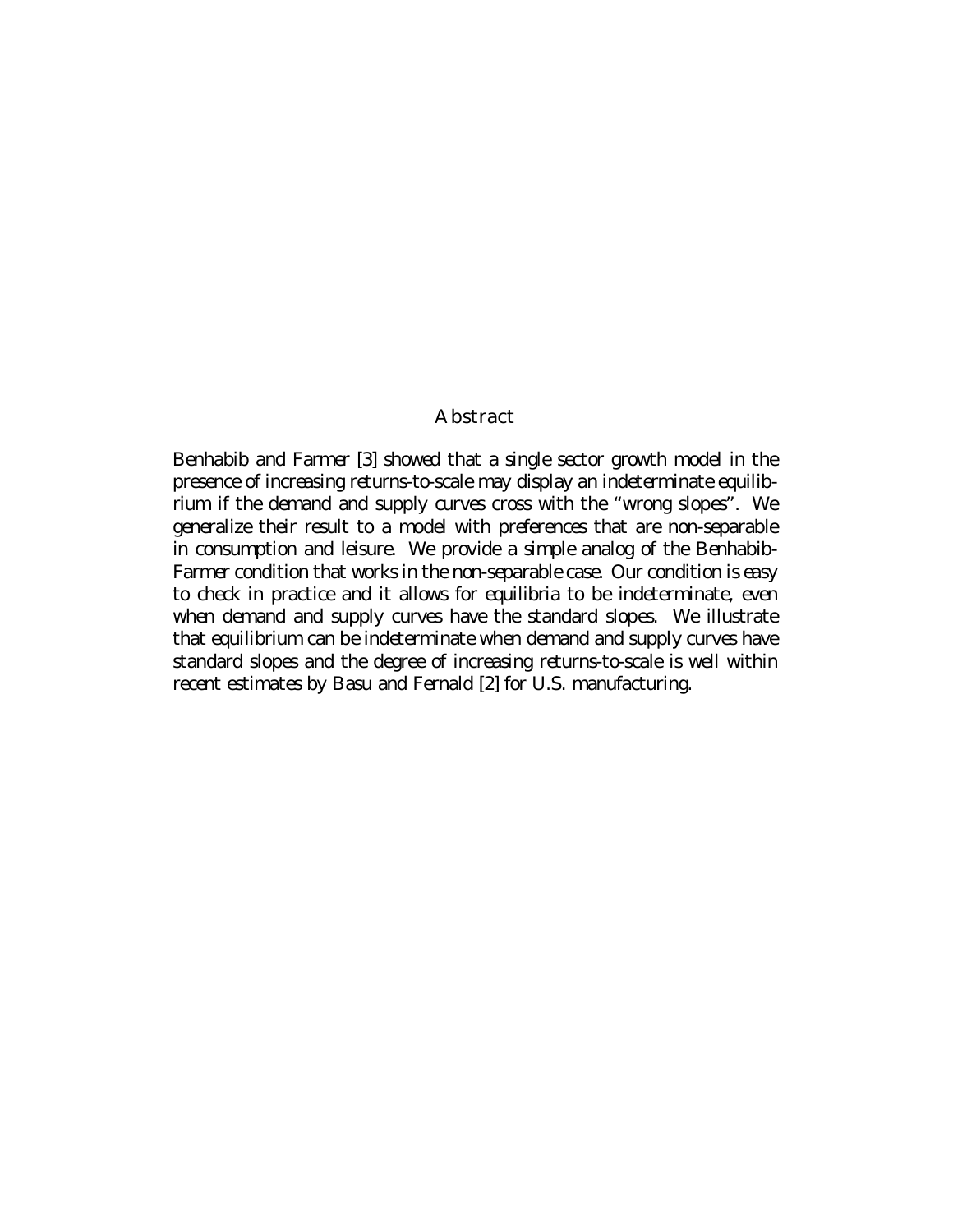#### Introduction 1

In this paper we study the conditions under which a single sector growth model with increasing returns to scale will display an indeterminate equilibrium. In a recent paper, B enhabib and Farmer [3] showed that the condition for equilibrium to be indeterminate in the one sector model with separable preferences is that the labor supply and demand curves should cross with the "wrangslapes". Our work apperatizes their model to the case in which the preferences of the representative agent are non-separable in consumption and leisure.

The Benhabib Farmer condition is inituitive and can be applied in practice to calibrate indeterminate models or to provide an econometric test of indeterminacy in a structural econometric model. But the assumption that utility is separable in consumption and leisure is restrictive since it implies that the intertemporal elasticity of substitution must equal one 0 un opheralization can be applied in practice to study the existence of indeterminacy in a much larger dass of models. A roughly the dass that we study is the one most relevent to business cycle analysis with representative agent models since it is the largest dass of growth models that is consistent with the stylized fact that hours worked in the U.S. have been stationary even though the real wage has grown.

Benhabiband Farmende..ned the labor supply ourve to be the quantity of labor supplied as a function of the real wage, holding constant consumption. Il hen preferences are separable in consumption and leisure the constant consumption labor supply curve is identical to a second widely used concept the Frisch labor supply curve, de..ned as the quantity of labor supplied as a function of the real wage holding constant the marginal utility of consump- $\pi$  w han preferences are non-separable the constant consumption labor supply aurve is di¤ erent from the Frisch labor supply aurve since holding constant the marginal utility of consumption is not the same as holding constant the level of consumption. We ... not that in a model with non-separable preferences, the appropriate condition for the indeterminecy of equilibrium is

 $10$  ur usage of "Frisch" demand and supply functions follows B rowning [G] and B rown ing Deaton and Irish [7] who introduce the de..nition of a Frisch demand to refer to demands in which preferences are intertemporally separable and the demand functions for contemporaneous commodities are expressed as a function of current prices and of the lagrange multiplier associated with an intertemporal budget constraint. B rowning D eaton and Irish dite Frisch [11] as their source for the term.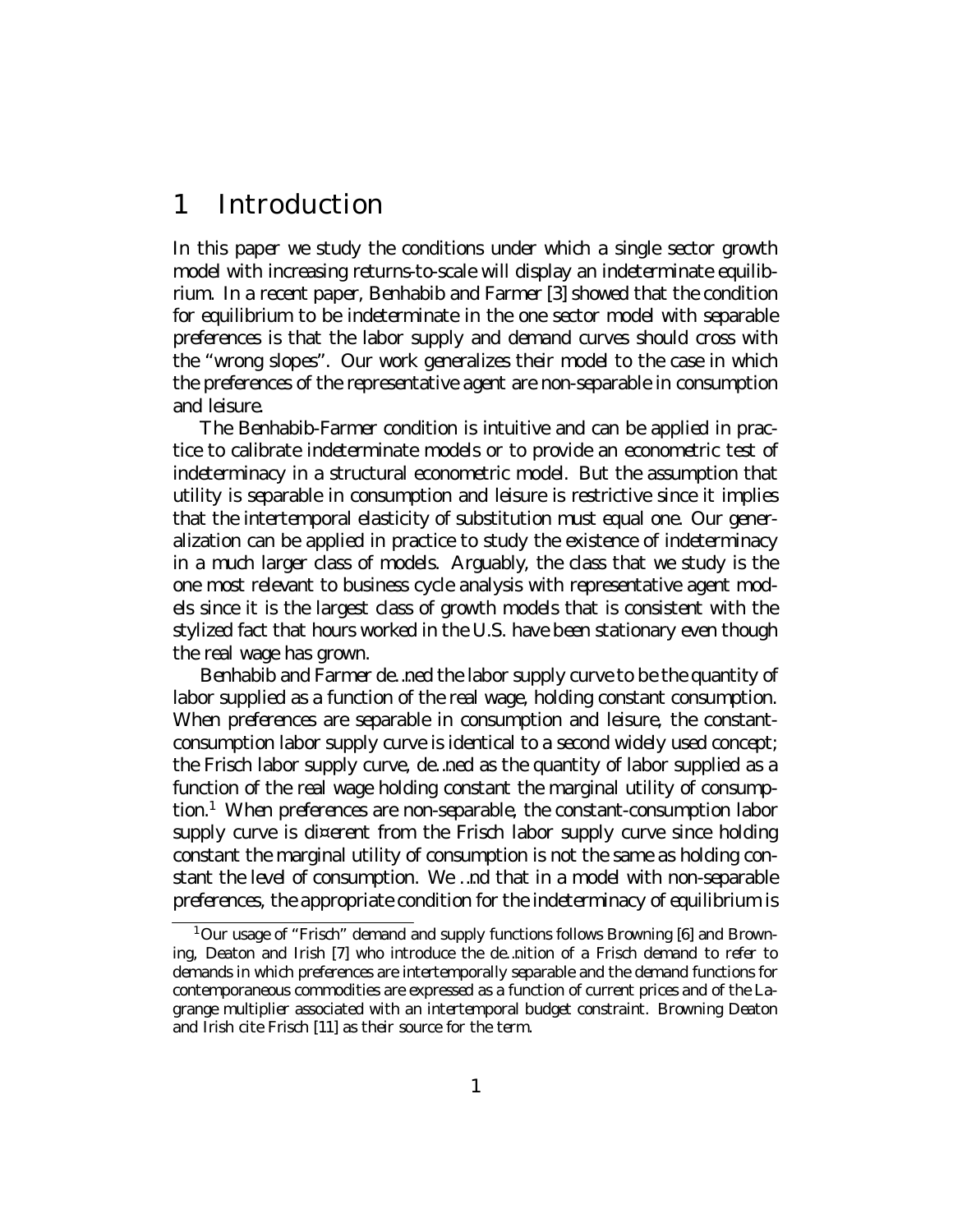that the Frisch labor supply curve and the labor demand curve should cross with the "wrangslapes".

#### $\mathcal{P}$ Related Literature

The Benhabib Farmer condition for indeterminacy has been widely oriticized as being implausible (see for example, the discussion by A iyageri [1]), since the required degree of returns to scale is higher than seems consistent with recent estimates. B asu and Fernald [2], for example ... nd that the returns toscale parameter in U.S. manufacturing is not much above unity. This doservation has led a number of authors to study alternative approaches in which indeterminacy can be obtained more easily. B enhabib and Farmer [4] ...nd that indeterminacy in multi-sector models does not require a high degree of increasing returns to scale and Perli [14] is able to operate indeterminacy for reasonable parameter values in a model of home production. In a recent paper, B enhabib and II ishimura [5] show that indeterminacy can arise in a multi-sector model with constant returns to scale even when external it ies are abitrarily small.

Pelloni and W aldmann [13] generate indeterminacy in an endogenous growth model, with assumptions similar to ours. I hair example is a limiting case of curmodel in which the social technology is linear in capital. In this case the equilibrium dynamics can be reduced to a ... rst order di¤ erence equation in a single state variable. In curmodel, in contrast, the description of equilibrium olynamics requires two state variables, as in the standard real business cyde model. We show that, if one allows for non-separable preferences, equilibria may be indeterminate for returns to scale of 1.03. 0 un lover degree of returns to scale is in agreement with recent point estimates by B asu and Fernald and it allows for indeterminacy to cocur even when the demand curve slopes down and the constant consumption supply curve slopes up. The Pelloni-III aldmann endopphous growth example is also consistent with standard sloped demand and supply curves, but it requires that returns to scale be equal to 1.66 when the labor elasticity is calibrated to equal labor's share of national income. This is unrealistically high.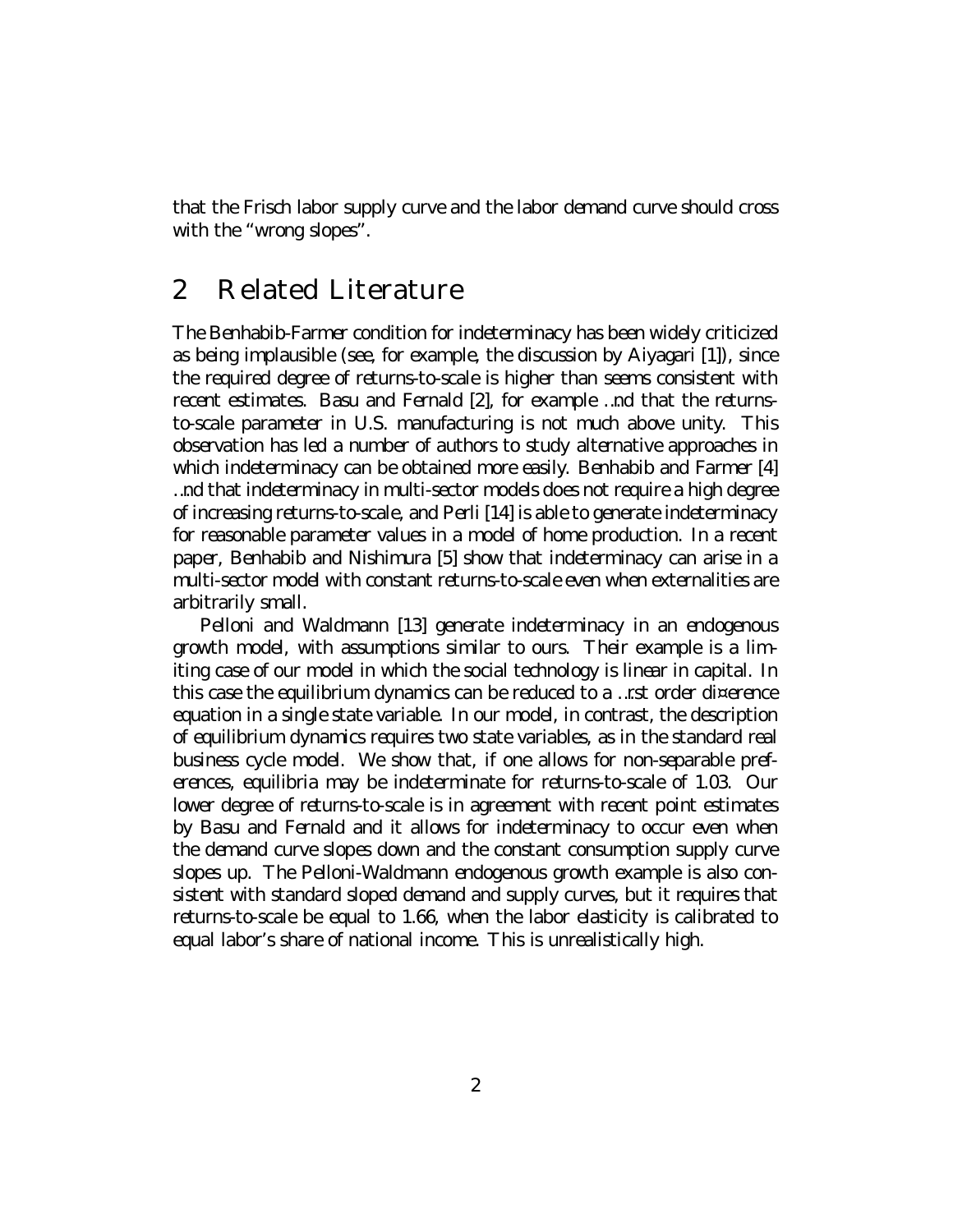# 3 Production Technology

0 un technology is taken directly from B enhabib and Farmer [3]. We assume a large number of competitive ... mns, each of which produces a homogenous commodity using a constant returns to scale technology.

$$
Y = K^a L^b A \tag{1}
$$

where  $a+b=1$  and  $A>0$ . Each ... m takes the appropriation productivity shock  $A$  as given. If ovever,  $A$  is determined in practice by the activity of other ...ms.  $W$  emodel externalities by the equation

$$
A = \bar{K}^{\alpha - a} \bar{L}^{\beta - b}.
$$
 (2)

where  $K$  and  $L$  denote average economy wide use of capital and labor and  $1 > \alpha > a, \beta > b$ , and  $\alpha + \beta > 1$ . We limit curselves to the case when  $\alpha < 1$ sincewhen  $\alpha = 1$  the dynamics of the model become and enterprisonal. This is the case of endogenous growth already studied by  $P$  elloni and  $W$  aldmann [13]. In the case of  $\alpha > 1$  growth is explosive and we rule this out by assumption. Substituting from (2) into (1) leads to an expression for the social production function

$$
Y = K^{\alpha} L^{\beta}.
$$
 (3)

We assume that factor markets are competitive and that the factors of production receive... xed shares of national income

$$
b = \frac{wL}{Y},\tag{4}
$$

$$
a = \frac{rK}{Y},\tag{5}
$$

where  $w$  is the vage rate, and  $r$  is the rental rate, both measured in terms of the consumption appol Factor shares in national income  $a$  and  $b$ , will  $\alpha$  of  $\alpha$  from the social marginal products,  $\alpha$  and  $\beta$ , due to the existence of externalities in production.

#### The Consumer's Problem  $\mathbf{\Lambda}$

In this section, we describe the preferences of the representative consumer. We assume that consumers derive utility from the instantaneous utility function

$$
U(C, L) = \frac{\left[CV\left(L\right)\right]^{1-\sigma} i \ 1}{1 \ i \ \sigma},\tag{6}
$$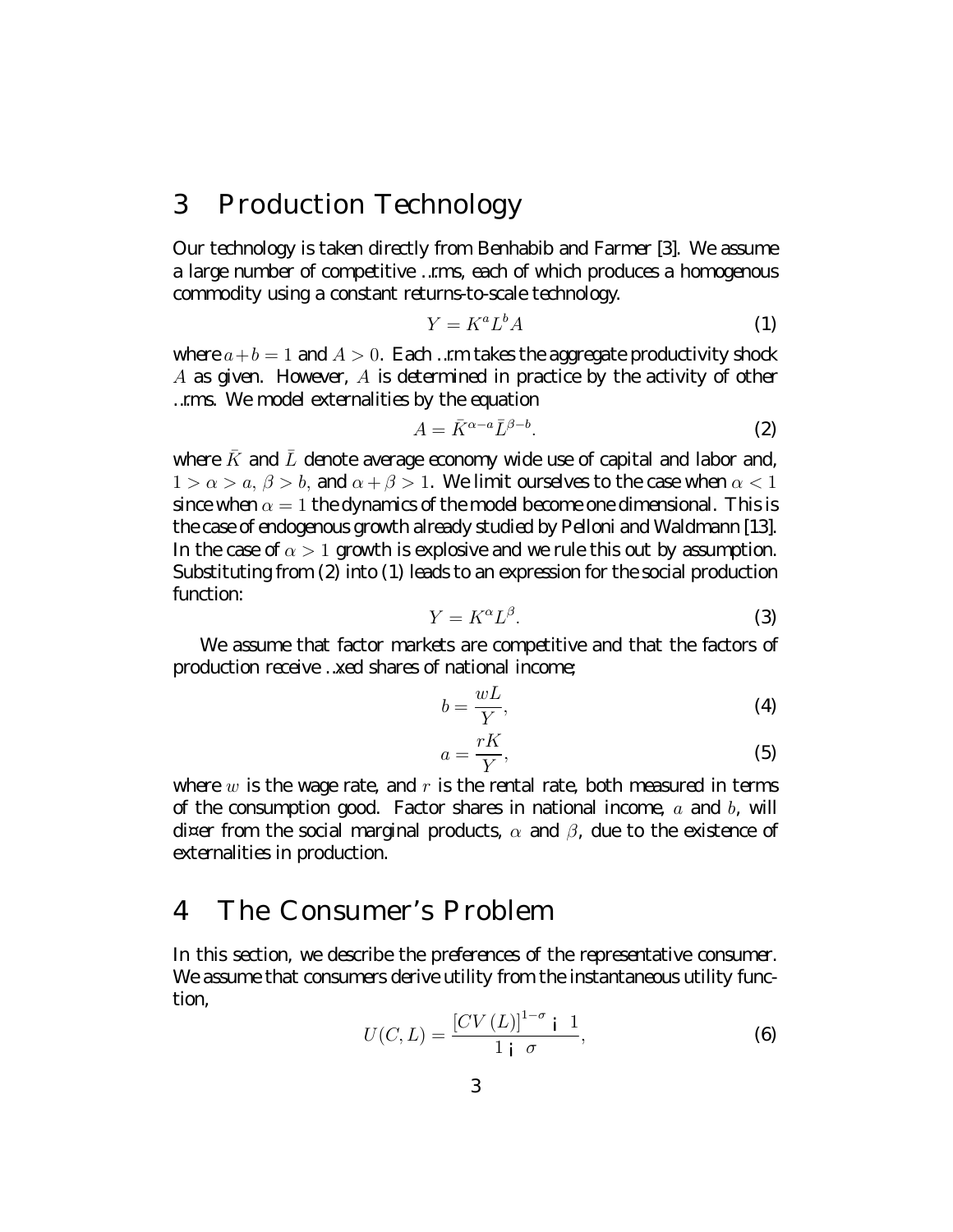where  $\sigma > 0$ ,  $\sigma \in \mathbb{1}$ , and  $V(L)$  is a non-peopling strictly decreasing concave function, bounded above, that maps  $\overline{0}, \overline{L}$  ! < W e also assume that  $V'(0)$  is bounded and  $V(0) > 0$ .  $\overline{L}$  has the interpretation of the consumer's endownent of leisure and we allow for the possibility (since certain simple examples have this feature) that  $\bar{L} = 1$ . The function  $U(C, L)$  displays a constant intertemporal elasticity of substitution and generalizes the utility function used by B enhabib and Farmer [3];

$$
U(C, L) = \ln C \mathbf{i} \frac{L^{1+\gamma}}{1+\gamma},\tag{7}
$$

whilst maintaining the property that income and substitution exects exactly balance each other in the labor supply equation. This property is important since it captures the fact that labor supply per person is approximately sta tionary in the U.S. although the real wape has grown at an average rate of 1.6% per year in a century of data W hen the consumer has unit elasticity of intertemporal substitution the parameter,  $\sigma$ , is one. In this case, if the function  $V(L)$  is given by,

$$
V\left(L\right) = \exp \left[ \frac{L^{1+\gamma}}{1+\gamma} \right]
$$

our utility function can be shown (using L'H ospital's Rule) to reduce to equation  $(7)$ .

The representative consumer maximizes the present value of utility

$$
\sum_{0}^{\infty} U(C, L) e^{-\rho t} dt
$$

subject to the budget constraint:

$$
\dot{K} = (r \mathbf{i} \ \delta) K + w L \mathbf{i} \ C,
$$

the initial condition

$$
K(0)=K_0,
$$

and the "noP and scheme" constraint

$$
\mathbf{Z}_{\infty} \underset{s=0}{\sim} Q\left(s,0\right)\left(C\left(s\right) + w\left(s\right)L\left(s\right)\right) \cdot K\left(0\right)
$$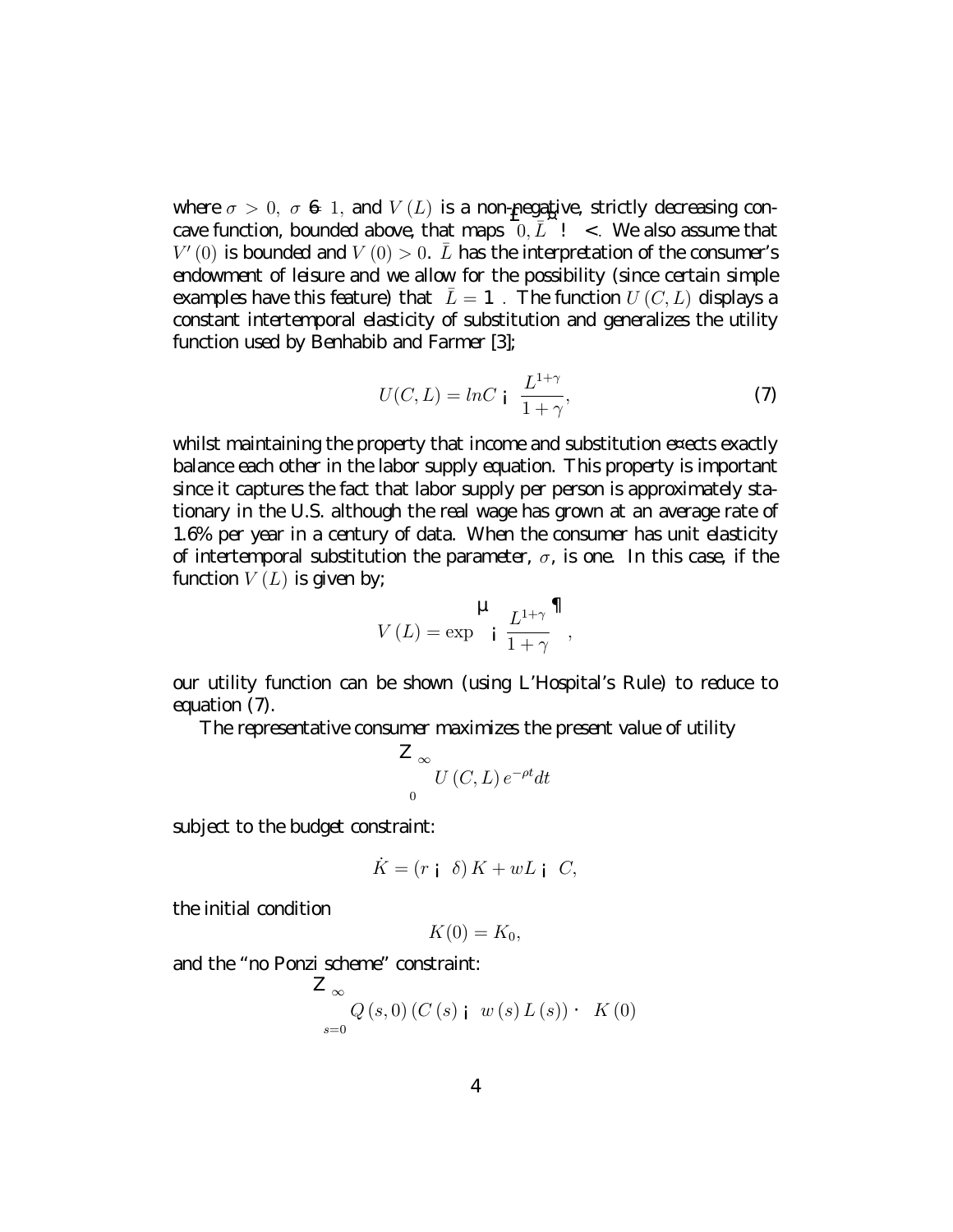where  $\rho > 0$  is the discount rate  $0 < \delta < 1$  is the depredation rate, and

$$
Q(s,t) = \sum_{v=t}^{Z_s} e^{-r(v)+\delta} dv
$$

is the price of a unit of consumption at date t for delivery at dates. Since the individual producers face constant returns to scale technologies, there are no pro..ts in this economy.

### 5 Sdvingthe Cansumer's Problem and Findingall arket Equilibrium

Tosdve the consumer's problem we de..ne the present value H amiltonian.

$$
H = \frac{\left[CV\left(L\right)\right]^{1-\sigma} \mathbf{i} \quad 1}{1 \mathbf{i} \quad \sigma} + \Lambda \left[(r \mathbf{i} \quad \delta)K + wL \mathbf{i} \quad C\right] \tag{8}
$$

where  $\Lambda$  is the costate variable.

The ... rst arder candition with respect to cansumption is:

$$
\Lambda = C^{-\sigma} V(L)^{1-\sigma} \tag{9}
$$

and with respect to labor supply is:

$$
w\Lambda = \mathbf{i} \ C^{1-\sigma} \frac{V'(L)}{V(L)^{\sigma}}.
$$
 (10)

Substituting  $(9)$  into (10) and using the fact that the wage equals the marginal product of labor leads to the static condition.

$$
b\frac{Y}{L} = w = \mathbf{i} \ C\frac{V'(L)}{V(L)},\tag{11}
$$

which is the requirement that the negative of the ratio of the marginal disutility of labor supply to the marginal utility of consumption should be equated to the real wage.

 $\Lambda$  long an optimal path, the shadow value of capital,  $\Lambda$  must doey the  $d$ <sup>¤</sup> erential equation:

$$
\dot{\Lambda} = \Lambda(\rho + \delta \mid \frac{aY}{K}),\tag{12}
$$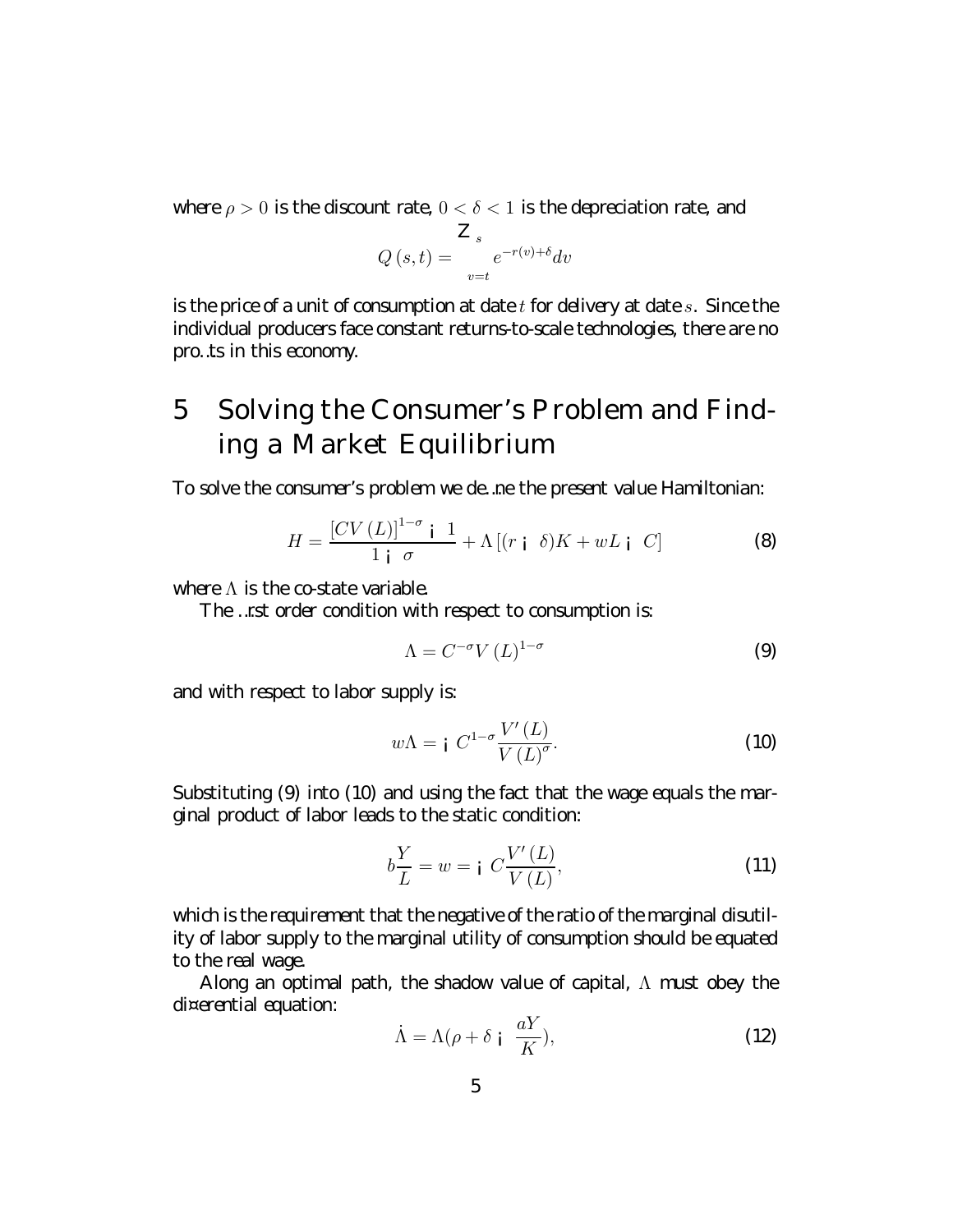where we have used the ... m's optimizing condition  $(5)$  in equation  $(12)$  to write the rental rate as a function of capital and labor. The transversality condition associated with this problem is represented by the equation:

$$
\lim_{t \to \infty} e^{-\rho t} \Lambda = 0. \tag{13}
$$

To analyze the dynamics of a competitive equilibrium, the following transformations make the analysis easier. First, we divide the capital formation equation by the level of capital.

$$
\frac{\dot{K}}{K} = \frac{Y}{K} \mathbf{i} \delta \mathbf{j} \frac{C}{K}.
$$

De ninglover case letters,  $\lambda, l, k, c$  and y to be loop it this of their respective uppercase characters, the costate equation becomes

$$
\dot{\lambda} = \rho + \delta \, \mathbf{i} \, a e^{y - k},\tag{14}
$$

and the capital accumulation equation is:

$$
\dot{k} = e^{y-k} \mathbf{i} \quad \delta \mathbf{j} \quad e^{c-k}.\tag{15}
$$

If e would like to analyze the stability of this pair of di¤erential equations around a steady state. To do this, we must ... rst ... nd the steady state then dotain expressions for y and c in terms of the variables  $\lambda$  and k.

## 6 Expressions for the Steady State

In this section we use the fact that

$$
h\left(L\right) \quad \text{if } \frac{V'\left(L\right)}{V\left(L\right)}
$$

is monotonically increasing to show that the model has a unique steedy state. If anotonicity of  $h(L)$  follows from the assumptions that  $V'(L) > 0$ and  $V''(L) < 0$  since

$$
h'(L) = \frac{\mathbf{f}_{V'(L)^{2} \, \mathbf{i} \, V(L) \, V''(L)}{\mathbf{V}(L)^{2}} > 0.
$$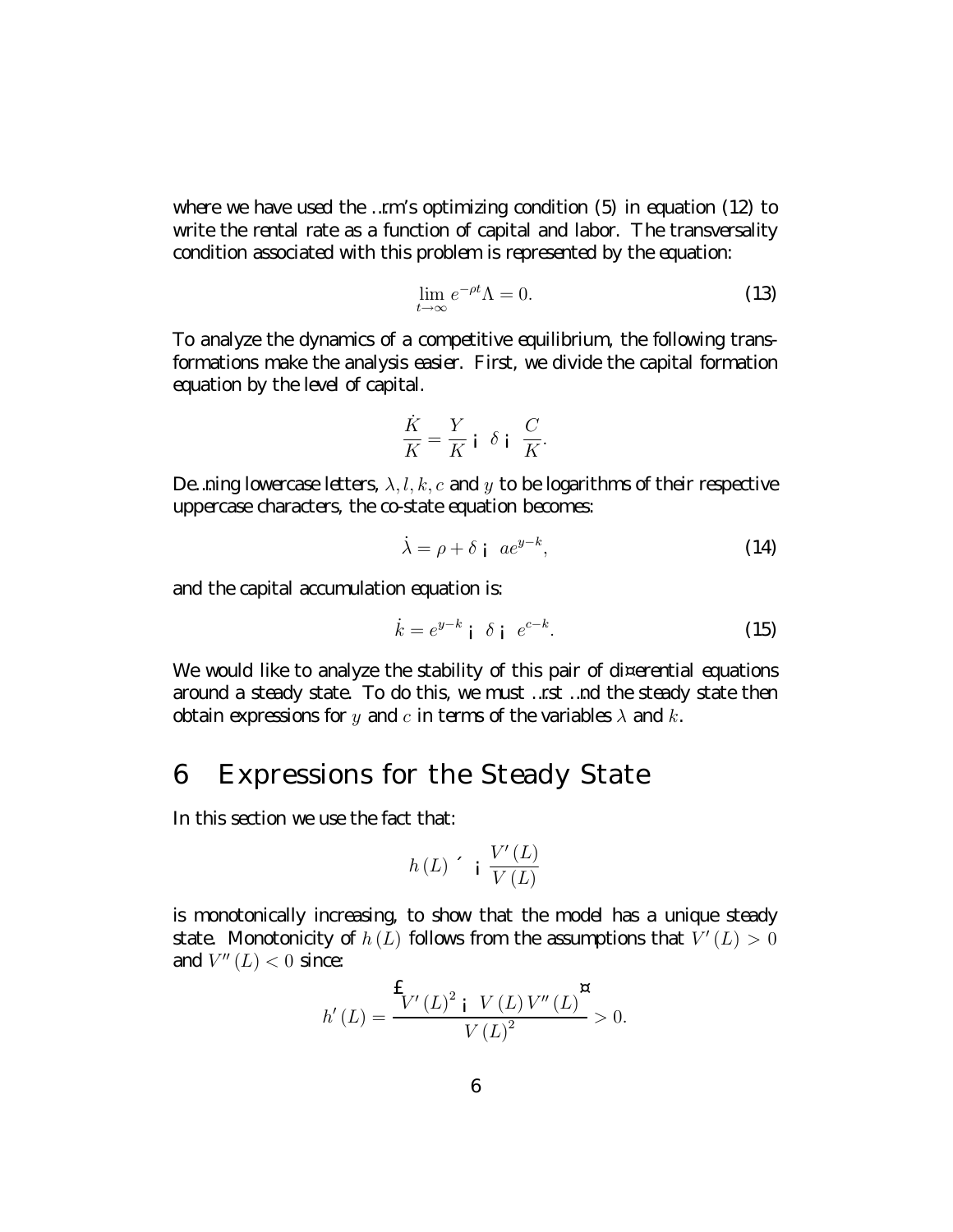II otice also that since  $V'(0)$  is bounded and  $V(0) > 0$ ,  $h(0)$  is positive and ...nite We will use this property below to establish existence of a unique steedy state value  $L^*$ .

We denote the loop it thus of steady state variables  $fY, C, K, Lg$  as  $f y^*, c^*, k^*, l^* g$ . To show uniqueness, ... rst choose  $\lambda = 0$ , and solve equation (14) to ... not an expression for  $y^*$  ;  $k^*$  :

$$
y^* \mathbf{i} \quad k^* = \ln \frac{\mu}{a} \frac{\partial^2}{\partial t^2}
$$
 (16)

Similarly setting  $k = 0$ , and using equation (16), solve equation (15) to give an expression for  $c^*$  ;  $k^*$  :

$$
c^* \mathbf{i} \quad k^* = \ln \frac{\mathbf{u}_\rho + \delta(1 \mathbf{i} \quad a)}{a}^\P. \tag{17}
$$

It follows from (1 $\Theta$  and (17) that  $y^*$   $\int_0^{\infty} e^x = \ln \left( \frac{\rho + \delta}{\rho + \delta(1-a)} \right)^2 > 0$  can be uniqually determined. From the labor market equation (11) we have

$$
l^* + \ln(h(L^*)) = \log(b) + (y^* \, \mathrm{i} \, c^*)\,,\tag{18}
$$

 $\mathsf{Let} f(L^*) \upharpoonright \log(L^*) + \ln(h(L^*))$ . Since  $h(0)$  is ... nite  $f(0) = \mathsf{i} 1$ . Since  $h$ is increasing  $f(L^*)$  is increasing and  $f(L^*)$ ! 1  $\mathfrak{a} L^*$ ! 1. It follows that there is are and only one positive value of  $L^*$  for y high (18) holds. Since  $L^*$ is bounded, there is some  $\overline{L}$  for which  $L^*$  2  $\overline{0}, \overline{L}$  and hence for any choice of utility function there is an upper bound on labor supply for which the equilibrium is interior. I iven the value of  $L^*$  one can compute  $l^*$  and given the values of  $y^*$  i  $k^*$  and  $y^*$  i  $c^*$  one can use the production function (3) to sdve for the individual variables  $y^*, k^*,$  and  $c^*.$ 

#### D ynamic Equilibria 7

 $\Lambda$  nequilibrium is a time path for the state variable  $k$  and the costate variable  $\lambda$  that satis... es the system:

$$
\dot{\lambda} = \rho + \delta \, \mathbf{i} \, a e^{y-k} \tag{19}
$$

$$
\dot{k} = e^{y-k} \mathbf{i} \delta \mathbf{j} e^{c-k} \tag{20}
$$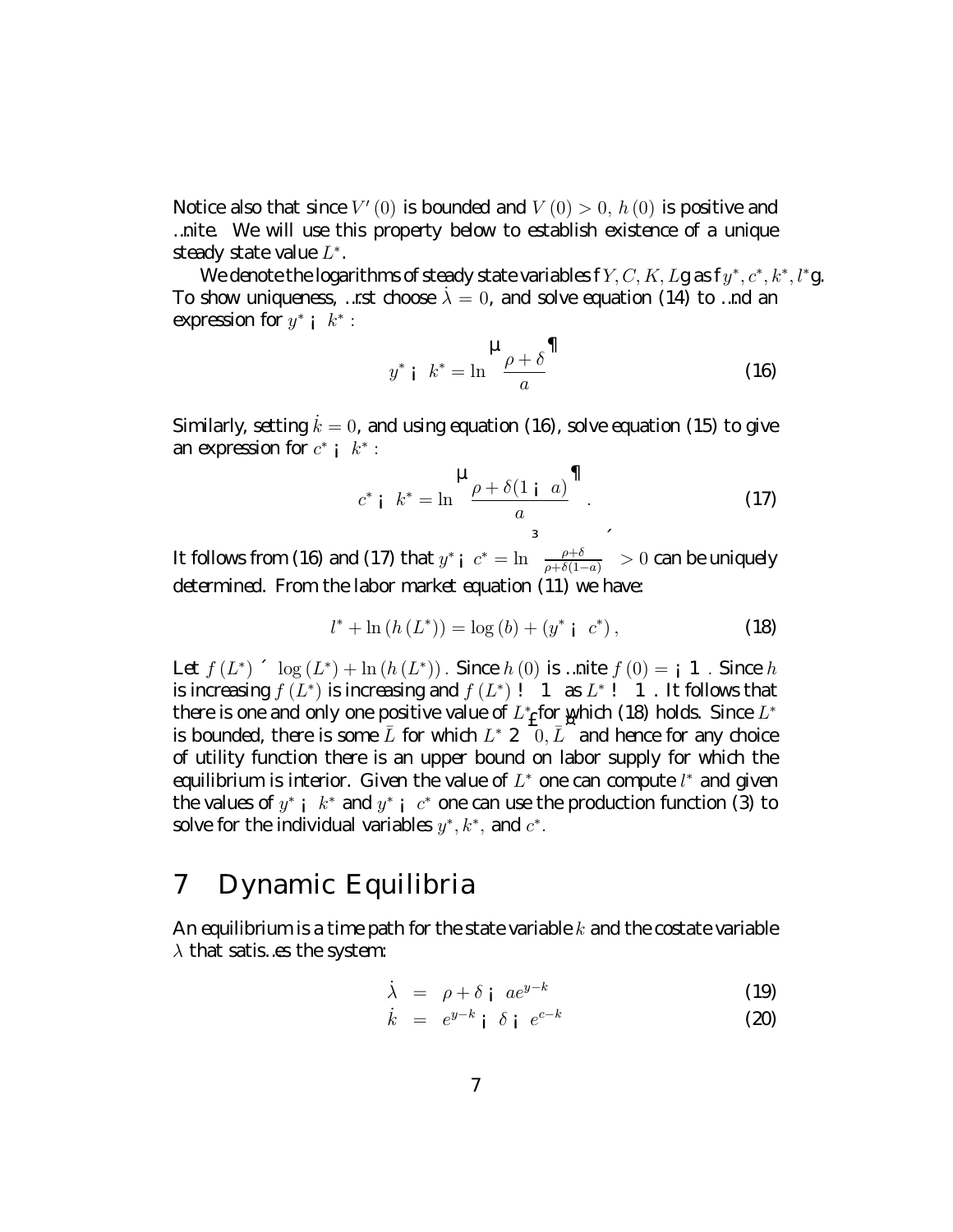with the boundary condition  $k(0) = k_0$ , and the transversality condition  $\lim\;e^{\lambda-\rho t}=0,$  together with a set of time paths for the variables  $c,l$  and  $y$  $t\rightarrow\infty$ <br>that satisfy the side conditions

$$
y = \alpha k + \beta l \tag{21}
$$

$$
c + \log(h(L)) = \log(b) + y + l,
$$
 (22)

$$
\lambda = \mathbf{i} \ \sigma c + (1 \mathbf{i} \ \sigma) \log(V(L)). \tag{23}
$$

Equation (21) is the production function, (22) is the labor market…rst order condition and (23) is the …rst order condition for choice of consumption. Equations (21), (22) and (23) can be written as a set of approximate linear equations by de...ning the parameters

$$
\psi = \frac{\mathbf{H}_{i} L^* V'(L^*)}{V(L^*)} \mathbf{\overline{I}} \tag{24}
$$

$$
\gamma = \frac{L^* h'(L^*)}{h(L^*)} \tag{25}
$$

to yield the equations:

$$
\tilde{y} = \alpha \tilde{k} + \beta \tilde{l}, \qquad (2\Theta)
$$

$$
(1+\gamma)\tilde{l} = \tilde{y} \mathbf{i} \tilde{c} \tag{27}
$$

$$
\tilde{\lambda} = i \sigma \tilde{c} + \psi (\sigma i \ 1) \tilde{l}, \qquad (28)
$$

where tilde's denote deviations from the steady state.

T he parameters  $\psi$  and  $\gamma$  have relatively simple interpretations. From equation (11) it follows that  $\psi$  is the share of vages relative to consumption since,

$$
\frac{\mathrm{i} L^* V'(L^*)}{V(L^*)} = \frac{wL^*}{C}.
$$

Ifwecombinegovernmentand privateconsumption, the ratio of wage income toconsumptionhasbeenapproximately1 since189 0 inU .S.data. Itfollows that  $\psi$  is approximately equal to 1. T he parameter  $\gamma$  can also be recovered from data. If one linearizes (11) around the steady state, then  $\gamma$  would be the slope of the constant consumption labor supply curve.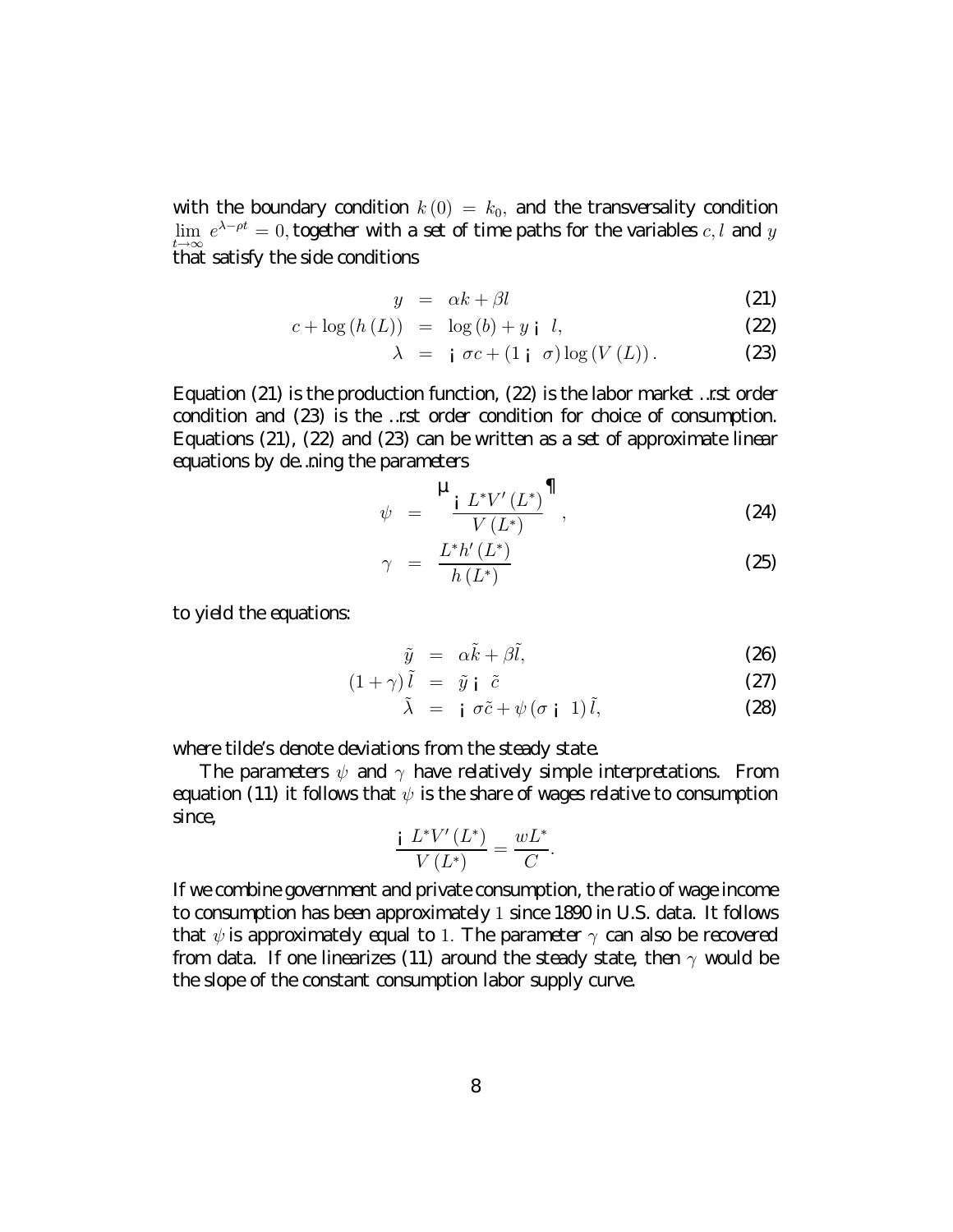#### 8  $L \nccd 0$  ynamics

In this section, we analyze the local dynamics of the system around the uniquesteady state. Il e have described the economy by a pair of di¤ erential equations, in  $\lambda$  and  $k$ , (19) and (20) and by three static equations in the variables  $\lambda$ ,  $l$ ,  $y$ , and  $c$ . If otice ... rst that the dynamic equations (19) and (20) are functions of  $(y_i, k)$  and  $(c_i, k)$ . 0 ur ... rst task is to show that the three static equations (2 $\Theta$ , (27) and (28) can be solved to ... not expressions for  $(y_i, k)$  and  $(c_i, k)$  as functions of  $\lambda$  and  $k$ . We ... not exact expressions for these variables in the appendix in which we derive equation  $(29)$  and ... nd explicit parametric expressions for the dements of the matrix  $\Phi$ :

$$
\begin{array}{c}\n\tilde{y} \text{ i } \tilde{k} \\
\tilde{c} \text{ i } \tilde{k}\n\end{array} = \Phi \begin{array}{c}\n\tilde{\lambda} \\
\tilde{k}\n\end{array}.
$$
\n(29)

U sing the notation

$$
\Phi \quad \begin{array}{cc} \phi_1 & \phi_2 \\ \phi_3 & \phi_4 \end{array} \begin{array}{c} \bullet \\ \bullet_3 \end{array}
$$

we can write the dynamics of this system around the steady state as an approximate linear system:

$$
\frac{\dot{\lambda}}{\dot{k}}^* = J \frac{\tilde{\lambda}}{\tilde{k}}, \qquad (30)
$$

where we show in the appendix that the elements of  $J$  can be written as:

$$
J \sim \mathbf{i} \frac{a\phi_1}{\phi_1} \frac{\phi_1}{\phi_2} \frac{\phi_2}{\phi_1} \phi_3 \mathbf{i} \mathbf{E}_{\phi_2} \mathbf{a} \mathbf{b} \phi_2 \mathbf{i} \frac{a\phi_2}{\phi_2} \frac{\mathbf{i} \phi_3}{\phi_1} \phi_3 \mathbf{i} \mathbf{E}_{\phi_2} \mathbf{b} \tag{31}
$$

Since one variable of this pair of equations is predetermined, and the other is free the system will have a locally unique (determinate) equilibrium when the steady state is a saddle this requires one negative root and one positive root of the matrix  $J$ . Indeterminacy of equilibrium cocurs when both roots of *J* are negative Since the trace of *J* is equal to the sum of the roots and the determinant is equal to their product, determinacy would require

$$
Tr\left(J\right) \lessgtr 0, \quad Det\left(J\right) < 0,
$$

and indeterminacy that

$$
Tr\left(J\right) < 0, \quad Det\left(J\right) > 0.
$$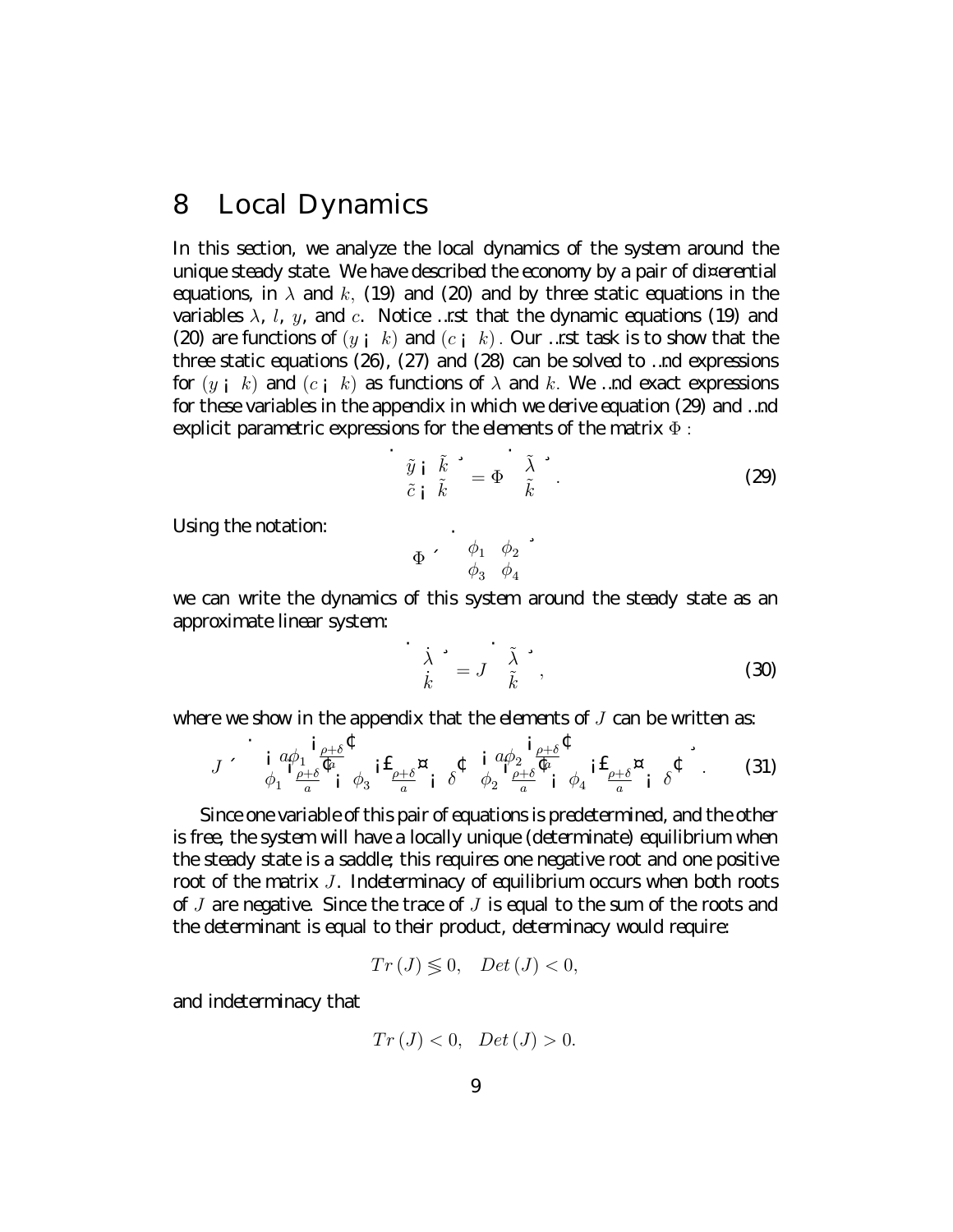To characterize the conditions when indeterminacy coours, as functions of the parameters of the model we establish the following two results:

Prapaition 1

$$
sign\left(Det\left(J\right)\right) = sign\left(\eta\right)
$$

where

$$
\eta \circ \sigma (\beta_{\mathbf{i}} \gamma_{\mathbf{i}} 1)_{\mathbf{i}} \psi (\sigma_{\mathbf{i}} 1).
$$

Prapaition 2

$$
Tr\left(J\right) = \rho + Q,\tag{32}
$$

where.

$$
Q \sim \frac{\left(\rho+\delta\right)}{\eta} \left(\sigma_{i} 1\right) \frac{\mu}{\beta} \psi \frac{\mu}{1} \frac{\delta \alpha}{\rho+\delta} \frac{\eta \eta}{1+\gamma} d(1+\gamma) \sigma
$$

and

$$
d \cdot \frac{(\alpha \mid a)}{a}.
$$

Proofs of both results are given in the appendix In the case when  $\sigma = 1$ , our model collapses to the B enhabib Farmer [3] model and in this case  $\eta$ collapses to  $\beta$  i 1 i  $\gamma$  and the determinant of J is positive when  $\beta > 1 + \gamma$  as in B enhabib and Farmer. II otice also that  $Tr(J)$  is positive when there are mo externalities and  $\sigma = 1$  since in this case,  $Tr(J) = \rho$ . For small capital externalities, however, the trace of J becomes negative as soon as  $\eta$  passes through zero from a small negative number to a small positive number since when  $\sigma = 1$ .

$$
Q = \mathbf{i} \frac{(\rho + \delta)}{\eta} d (1 + \gamma). \tag{33}
$$

If  $\eta$  is small (dose to zero) and positive then Q is large and negative and from proposition 2 it follows that the trace condition for indeterminacy is met II ence when  $1 > \alpha > a$  and  $\sigma = 1$ , a necessary and sut dent condition for indeterminacy is that there exists a value  $\eta^*$  at which the trace of J switches sign. In the case of  $\sigma = 1$  indeterminary coaurs when

$$
0 < \eta < \eta^* = (\rho + \delta) \rho^{-1} d (1 + \gamma).
$$

The conditions for indeterminecy when  $\sigma$  is not equal to 1 are that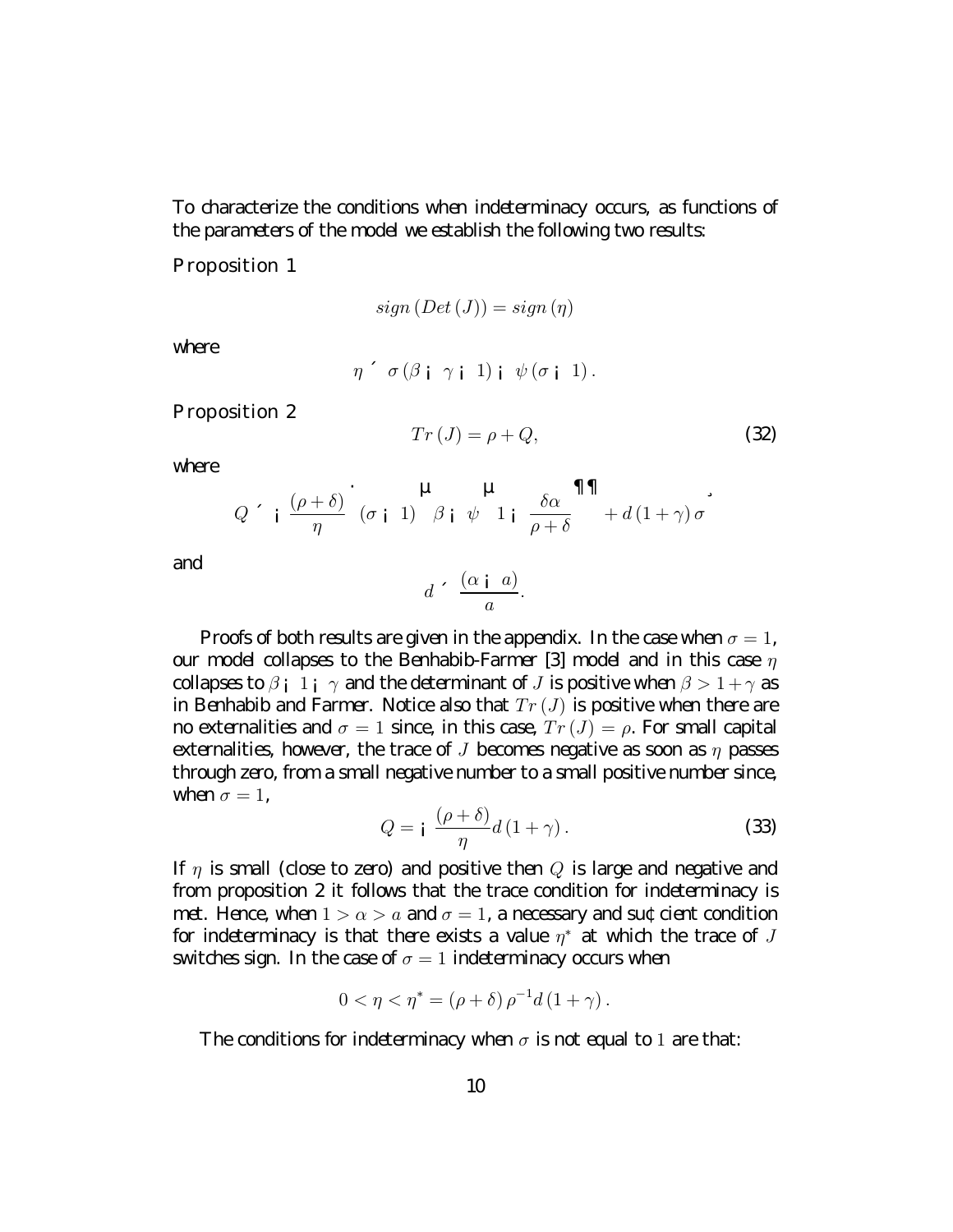1. 
$$
d(1+\gamma)\sigma + (\sigma_{i} 1) \beta_{i} \psi 1_{i} \frac{\delta \alpha}{\rho+\delta} > 0
$$
, and

2.  $\eta > 0$ .

In this case indeterminacy cocurs for values of  $\eta$  in the range

$$
0<\eta<\eta^*=\frac{(\rho+\delta)}{\rho} \cdot d(1+\gamma)\sigma+(\sigma_{\mathbf{i}} \ 1) \quad \beta_{\mathbf{i}} \ \psi \quad 1_{\mathbf{i}} \ \frac{\delta\alpha}{\rho+\delta} \mathbf{III}_{\mathbf{a}}.
$$

The reason for the condition that  $\eta$  should be positive is dovious since it implies that the determinant of  $J$  is positive. Condition 1 is sut dent to imply a negative trace at the point when  $\eta$  crosses 0 from above since at this paint  $\eta$  is small and positive and it follows from equation (33) that Q is large and negative, hence the trace of  $J$  is negative.

Condition 1 is satis ed when  $\sigma = 1$  for positive capital externalities  $(d > 0)$  and by continuity for values of  $\sigma$  dose to one In computational experiments we were able to generate examples of indeterminate equilibria for values of  $\sigma$  ranging from  $0$  to  $2$  although values of  $\sigma$  greater than  $1$  make it harder to generate an indeterminate equilibrium, since when  $(\sigma_{\rm i}$  1) is strictly positive  $\beta$  must be larger than would otherwise be the case for  $\eta$  to switch sign. In our calibrated examples we easily obtained indeterminecy for  $\sigma$  a little lover than 1 and  $\beta$  not much bigger than b. In our calibrations,  $(\beta_i \psi(1_i \delta \alpha/(\rho + \delta)))$  was typically negative and so both terms of cond $t$ ion 1 were positive at the point where  $\eta$  changed sign. We show below that condition ?? is satis...ed when the slopes of the labor demand curve and the Frisch labor supply curve cross with the "wrangslapes".

#### The Case of Endopmous & rowth 9

0 un results on indetermineay are related to the endogenous growth model of Pelloni and W aldmann [13] who study the case of a production function in which there is a capital externality, but no labor externality. The technology studied by Pelloni and W aldmann is

$$
Y = F \overset{\mathbf{i}}{K} L, K^{\mathbf{C}}
$$

where K and L are private inputs of capital and labor and  $\bar{K}$  is a capital externality.  $F(X, Y)$  is constant returns to scale technology that is linearly homogenous in X and Y. W hen F is CobbD ouglas, this structure is the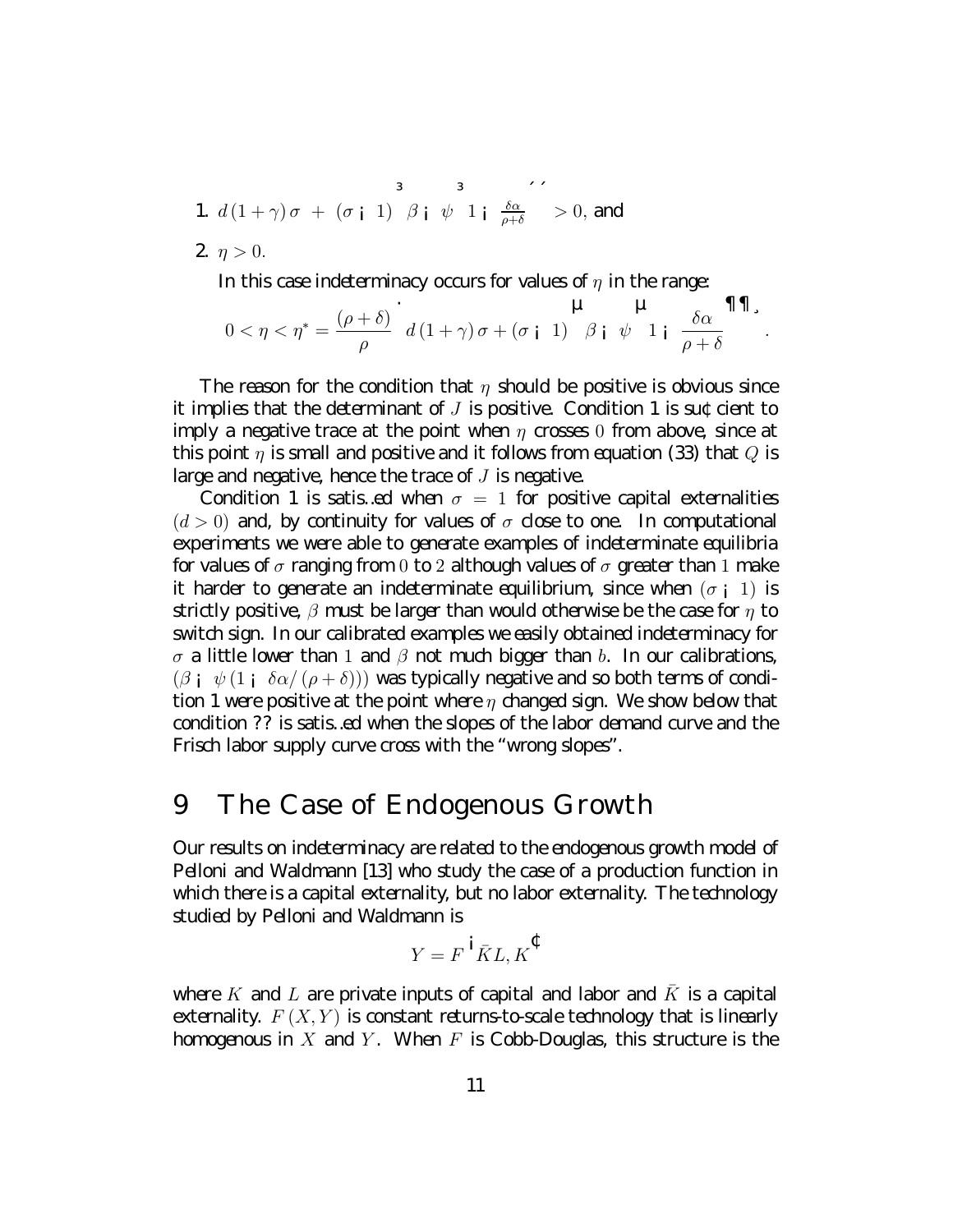limiting case of our model for  $\alpha = 1$  and  $\beta = b$  (no labor externalities). Since P elloni and W aldmann ob not impose the assumption that  $F$  is Cobb D audas they are able to investigate the rde of the elasticity of substitution between labor and capital in production on indeterminacy of the balanced gowth path as well as considering the rde of the dasticity of substitution of consumption and leisure in utility.

Il ovclos this model di¤ er from ours? First, the equilibria of the Pelloni-Ill aldmann model are balanced growth paths that can be described by a d<sup>ix</sup> erence equation in a single state variable. B enhabib and Farmer [3] in their criginal paper allowed for this case, we have ruled it out by assuming that  $\alpha < 1$ .<sup>2</sup> The endoptions growth version of the model will typically have multiple balanced growth paths, in contrast with our model in which the steady state equilibrium is unique Pelloni and W aldmann consider the case with no labor externalities, and they are able to prove that indeterminacy cocurs around any given belanced growth path when  $\sigma < 1$  provided the production function is concave enough "Concave enough" means that the production function in intensive form has a large negative second derivative and it is equivalent to the assumption that capital and labor are strong compliments.<sup>3</sup>

I I though the belenged growth version of the model is interesting the magnitude of the capital external ities that are required for endopmous growth are extreme. If one calibrates the private production function using factor shares of  $1/3$  to capital and  $2/3$  to labor the approprie technology in the Pelloni W aldmann version of the model would have increasing returns to the social production function of  $5/3$ . We think that this is empirically implausible. The assumption that labor and consumption are non-separable is hove ar, plausible and there is considerable econometric evidence against the assumption of looprithmic utility over consumption. For this reason alone itis worth studying the model with small capital and labor externalities.<sup>4</sup> In

<sup>4</sup>In related econometric work, Farmer and 0 hanian [10] have estimated a structural

<sup>&</sup>lt;sup>2</sup>f eneralizing curm cold to consider  $\theta = 1$  would lengthen curpaper and add little.

 $3$ In cur model, with labor externalities, indeterminacy can cocur either for  $\frac{3}{4} < 1$  or for  $\frac{y}{y}$  1 attract it is still true that indeterminacy is more likely for the case of low %. We restrict curselves to a Cdob D cudas technology because we hape to show that indeterminecy can arise in models that are calibrated in a way that can be compared directly with standard real business cycle economies, most of which uses a Cobb D oud as production technology. The Pelloni-W aldmann results suppest that indeterminacy would be more likely if technology were calibrated as a CES production function with inputs that are compliments rather than substitutes.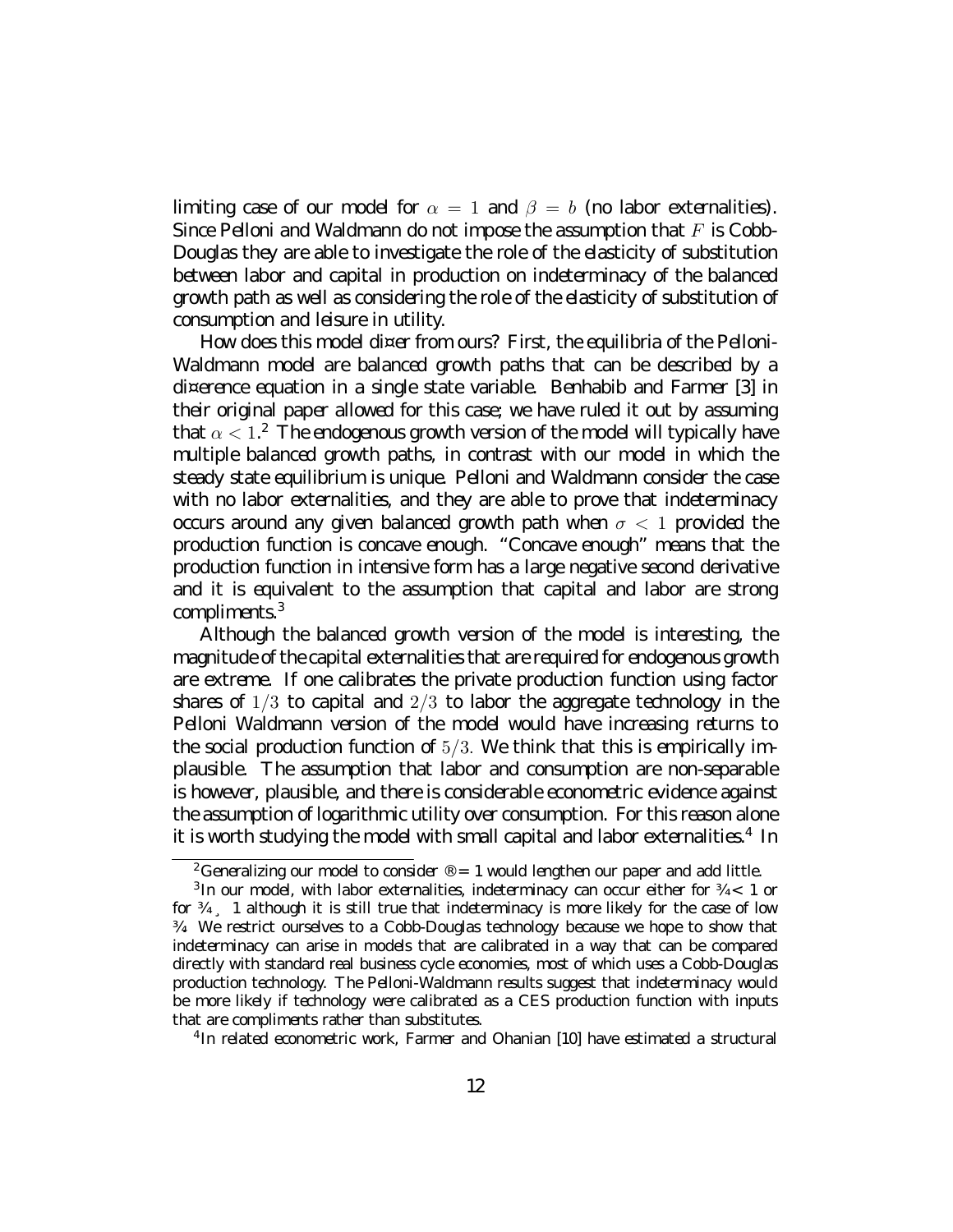related work, R doento P erli [14] has shown that a model with home production can generate indeterminacy with a low degree of returns to scale and labor supply curves with "standard slopes". Per li's work is essentially a two sector model in which one sector produces a non-marketed good 0 unresults are generated in the standard one sector model and for this reason they are of independent interest

# 10 The Labor III arket and Indeterminacy

The indeterminacy condition of B enhabib and Farmer (that labor demand must slope up more steeply than labor supply) has been widely oritioized as empirically implausible (See for example, the discussion by live april [1]). In this section, we show that this counter intuitive result is not necessary for indeterminacy in the more general case of non-separable preferences and we relate our conditions for indeterminacy to the slopes of labor demand and supply aurus. Our main result is that the B enhabib Farmer [3] condition that labor demand and supply curves cross with the "wrongslopes" generalizes to the non-seperable case but the correct concept of labor supply is the Frisch labor supply curve, de... ned as labor supply as a function of the real wape holding constant the marginal utility of consumption.

#### $10.1$ Separable U tility

W hen  $\sigma = 1$  the utility function is logarithmic and the determinant of J is positive when

 $\beta$  i  $1 > \gamma$ 

In this case the Frisch labor supply curve and the constant consumption labor supply autoe are identical and given by.

$$
\ln(w) = c + \gamma l,
$$

and the labor demand curve is

$$
\ln(w) = \text{constant} + \alpha k + (\beta \text{ i } 1)l
$$

model of the U.S. economy and used the results that we discuss in this paper to investigate the hypothesis that that the U.S. economy is well described by a one sector model with an indeterminate balanced growth path. In contrast to the work by Farmer and  $\mathfrak{l}$  up  $\lbrack\mathfrak{l}\rbrack$ Farmer and 0 hanian [10] ... nd evidence against indeterminacy. Their work relies in part on the generalized B enhabib Farmer condition that we derive below.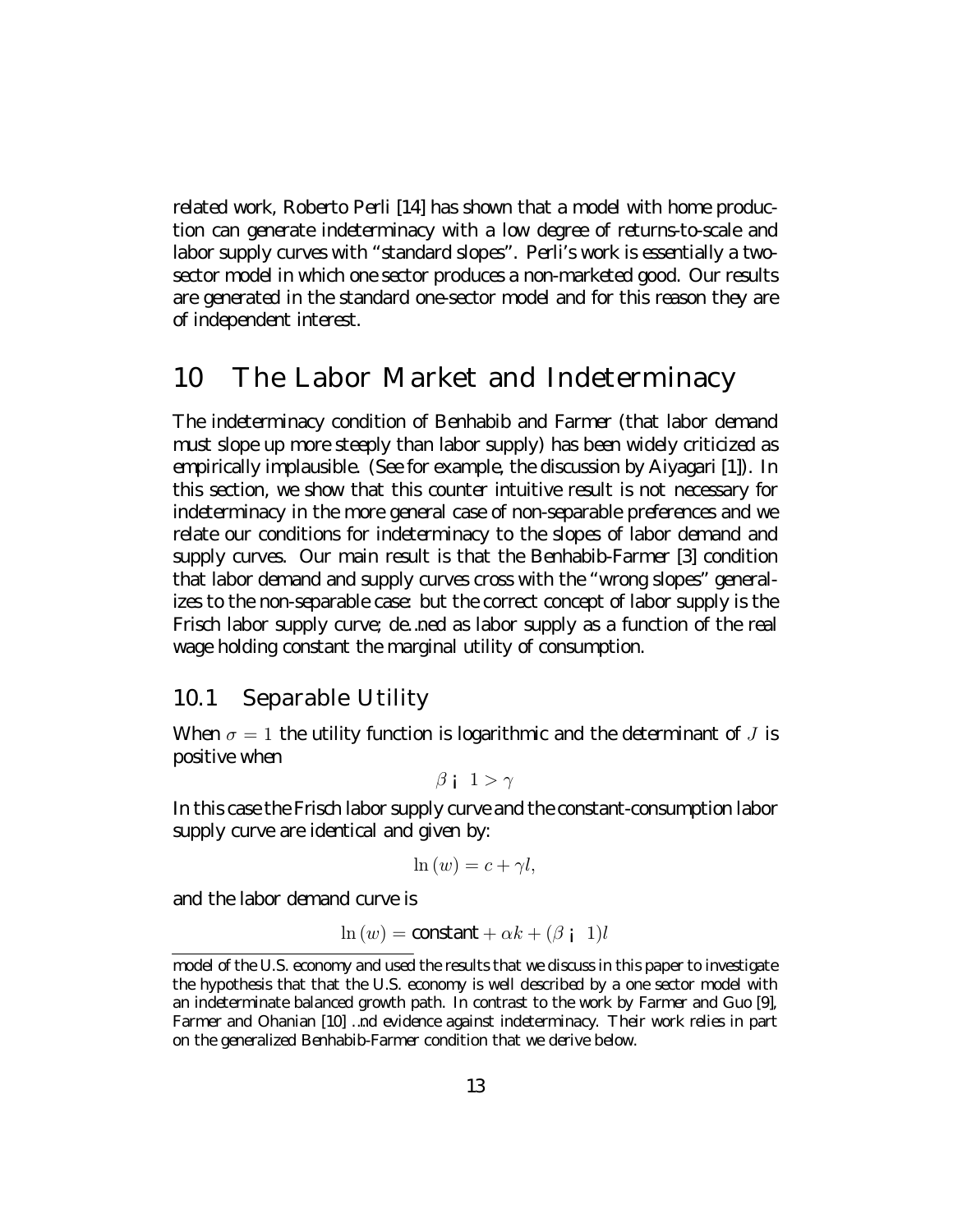Since the slope of the labor supply curve is  $\gamma$  and the slope of the labor demand curve is  $\beta$  ; 1, a necessary condition for indeterminacy is that the slope of the labor demand curve is larger than the slope of the labor supply **ane** 

#### $10.2$ ll an Separable U tility

In the mare agneral case when intertemparal substitution di¤ ers from one the necessary condition for indeterminacy is that  $\eta > 0$  which implies, rearranging the demotion of  $\eta$ , that

$$
\beta \mid 1 > \frac{(\sigma \mid 1)}{\sigma} \psi + \gamma.
$$

In this case the Frisch labor supply curve and the constant consumption labor supply authorizer. A linear approximation to the Frisch labor supply author in the neighborhood of the steady state, is given by.

$$
\ln(w) = \text{constant}_1 \frac{1}{\sigma} \lambda + \frac{\mu_{\sigma}^2}{\sigma} \psi + \gamma l. \tag{34}
$$

If one substitutes for  $\lambda$  from equation (28) into equation (34) one obtains the constant consumption labor supply curve;

$$
\ln(w) = \text{constant} + c + \gamma l,\tag{35}
$$

which is identical (up to a constant) to the separable case. The labor demand aneis

$$
\ln(w) = \text{constant} + \alpha k + (\beta \text{ i } 1)l. \tag{36}
$$

II otice that in general, the necessary condition for indeterminacy that  $\eta > 0$ , implies that the labor demand curve and the Frisch labor supply curve cross with the wrang slapes. Since the coeficient of  $l$  in the Frisch labor supply anvelopends on the sign of  $(\sigma_i, 1)$ , indeterminedy may coaur in the more general model when the labor demand curve slopes down. This may cocur, for example, if  $\sigma < 1$  and  $\beta_{1}$  1 (the slope of labor demand) is negative but greater than  $(\psi(\sigma_i 1)/\sigma) + \gamma$  (the slope of Frisch labor supply). If ote that in this case the Frisch labor supply curve would slope down also.

Equation (35) slopes up for all  $\gamma > 0$  (a necessary condition for both consumption and leisure to be normal goods). It follows that when the model is operatized to allow for dix entrophages of intertemporal substitution, the labor demand curve and the constant consumption labor supply curve may return to their traditional slopes even when the steady state is indeterminate.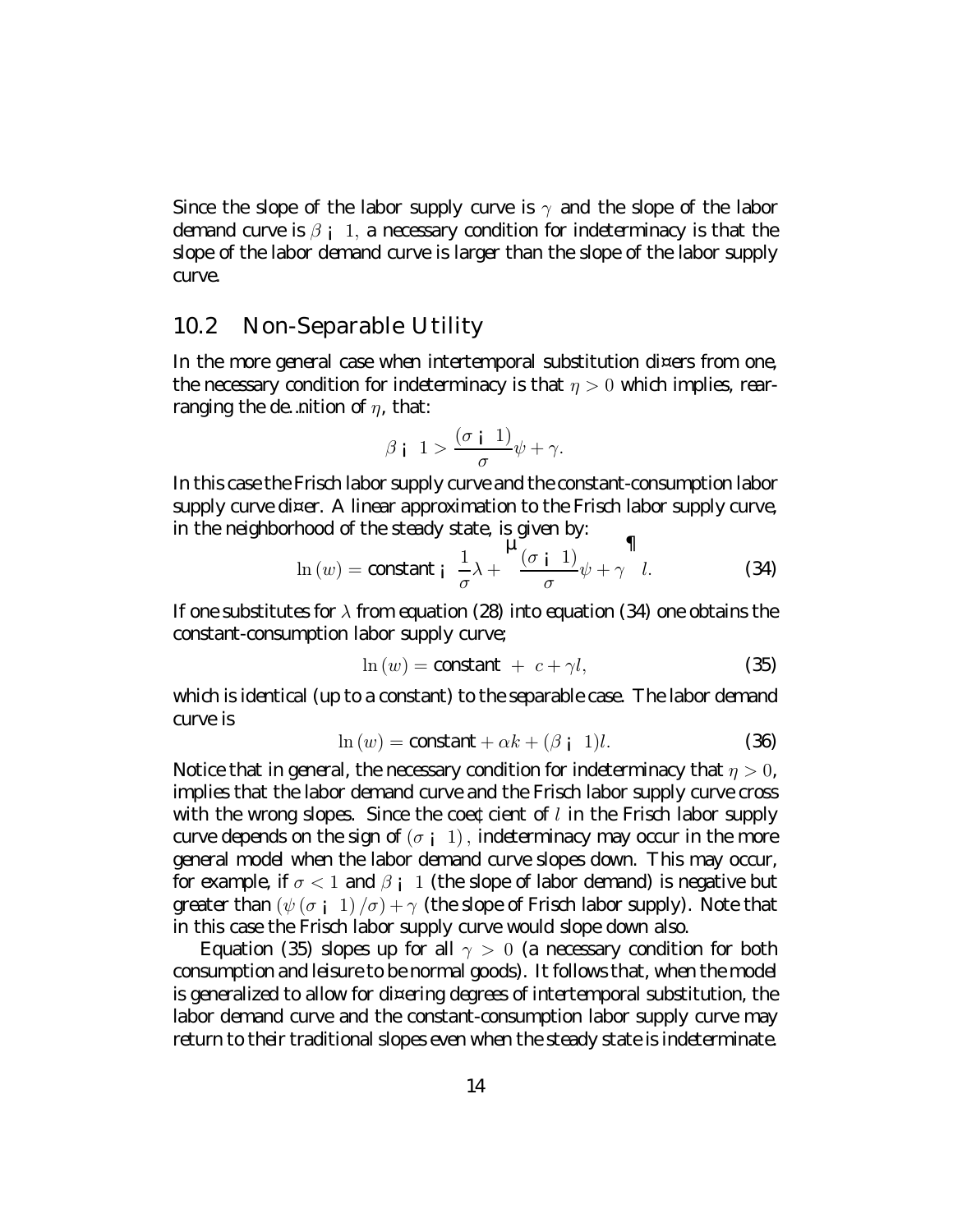|                |     | Parameter Value Description         |
|----------------|-----|-------------------------------------|
|                |     | $0.06$ discount rate                |
| $\sigma$       |     | coet dent of relative risk aversion |
| $\mathfrak{a}$ | 0.3 | capital share                       |
| m              |     | returns to scale                    |
| $\sim$         |     | laborelasticity                     |
|                |     | depreciation rate                   |

Table 1: Bendmark Case

#### 11 A II umerical Example

In this section, we compare the dynamic properties of the model for alternal tive parameter values. We begin with a bendmark case given in Table 1, in which the model has separable preferences and no external ities.

The returns to scale parameter, m is related to a and  $\alpha$  by the equations

$$
\begin{array}{rcl}\n\alpha & = & am \\
\beta & = & bm\n\end{array}
$$

In the bendmark case, the trace of the Jacobian matrix is  $\rho$  which is positive and indeterminecy cannot occur. In Table 2, in contrast, we very the degree of returns to scale from 1 to 1.9. W hen  $m<sub>i</sub>$  reaches 1.43, there is a bifurcation in the system from a stable saddlepoint to a sink  $\lambda$  t this point, the model displays an indeterminate steady state and is capable of cenerating business ‡uctuations driven purely by animal spirits as in the work of Farmer and  $\int$   $\infty$   $\lceil 8 \rceil$  To obtain complex roots (Farmer and  $\int$  up argue that this is required to mimic the U.S. data) the returns to scale parameter must be increased still further to 1.48. Because recent empirical estimates (see for example the work by B asu and Fernald [2]) suppet that an upper bound on the degree of returns to scale in U.S. manufacturing is 1.09, the separable case requires an implausibly high degree of returns to scale for the data to be consistent with indeterminacy.

In T able 3, we look at a case where utility is slightly diverent from the separable log case; speci...cally we let the intertemporal substitution parame ter drop from  $1 \text{ to } 0.75$ . In this case we perform the same computational exercise and ... nd that the system bifurcates from a stable saddlepoint to a sink at a much lover magnitude of returns to scale, 1.03. This is well within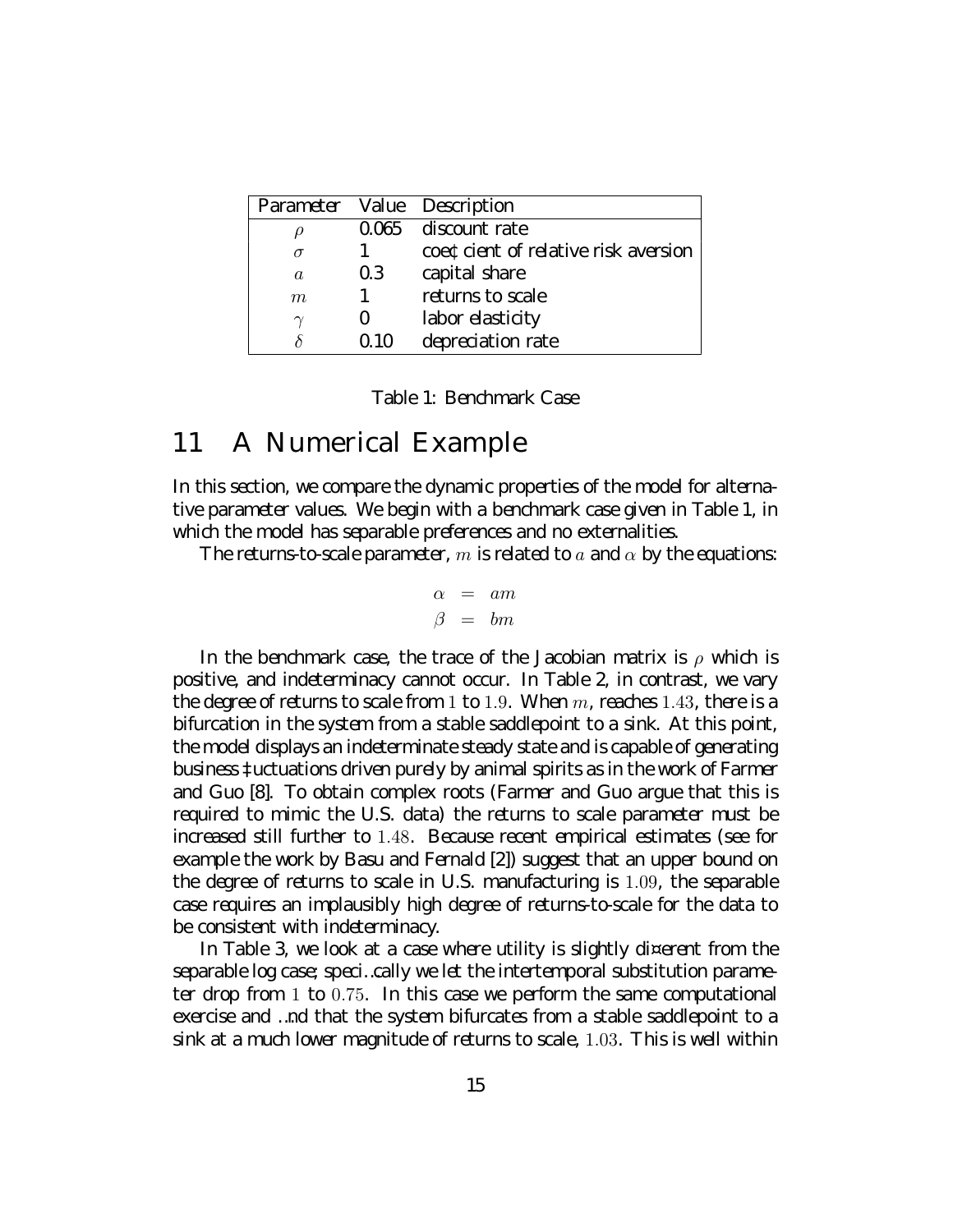| Returns to Scale | $R \cot 1$           | $R\cot 2$           | D ynamics |
|------------------|----------------------|---------------------|-----------|
| 1                | 0.45                 | $-0.385$            | saddepath |
| 1.1              | $-0.4017$            | 0.5384              | saddepath |
| 1.2              | $-0.426$             | 0.672               | saddepath |
| 1.3              | $-0.4657$            | 1.0807              | saddepath |
| 1.4              | $-0.55$              | 3.915               | saddepath |
| 1.41             | $-0.569$             | 5.8338              | saddepath |
| 1.42             | $-0.5824$            | 12.1974             | saddepath |
| 1.43             | $-0.6932$            | $-70.2818$          | sink      |
| 1.44             | $-0.629$             | $-8.381$            | sink      |
| 1.45             | $-0.6633$            | $-4.2227$           | sink      |
| 1.46             | $-0.7087$            | $-2.66$             | sink      |
| 1.47             | $-0.7843$            | $-1.8248$           | sink      |
| 1.48             | $-1.0G5+0.0848i$     | $-1.0G5 - 0.0848$ i | sink      |
| 1.49             | $-0.9076$ 0.3621i    | $-0.90760.3621i$    | sink      |
| 1.5              | $-0.7925 + 0.4344$   | $-0.7925 - 0.4344i$ | sink      |
| 1.6              | $-0.38 + 0.4211i$    | $-0.38 - 0.4211i$   | sink      |
| 1.7              | $-0.2714 + 0.3432i$  | $-0.27140.3432i$    | sink      |
| 1.8              | $-0.2213 + 0.287i$   | $-0.22130.287i$     | sink      |
| 1.9              | $-0.1925 + 0.2443$ i | $-0.1925 - 0.2443i$ | sink      |

Table 2: Varies R eturns to Scale, B endmark Case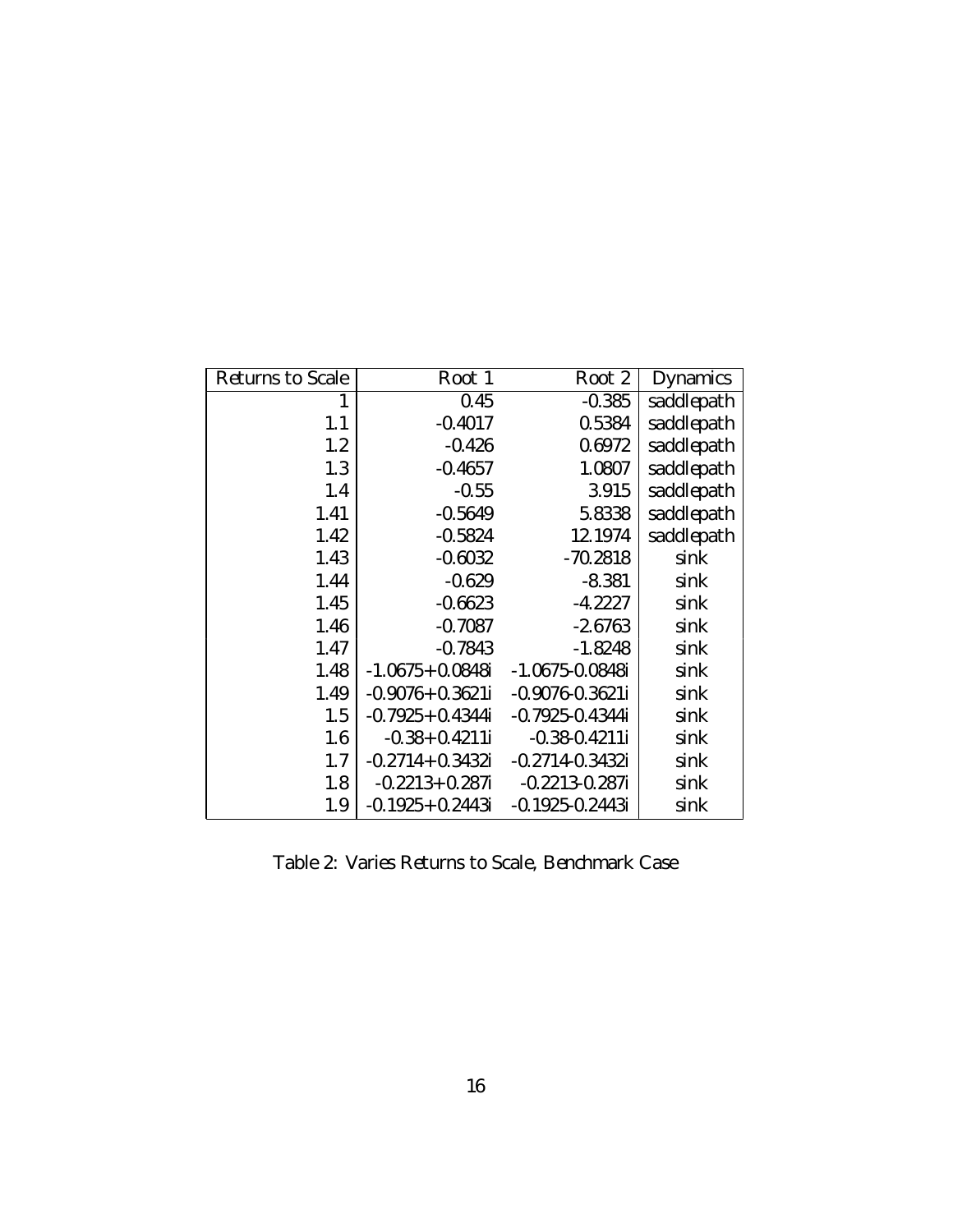| Returns to Scale | $R\cot 1$                          | $R\cot 2$                         | D ynamics |
|------------------|------------------------------------|-----------------------------------|-----------|
| 1                | $-2.1306$                          | 2.1956                            | saddepath |
| 1.01             | $-2.8$ $-55$                       | 3.0814                            | saddepath |
| 1.02             | $-7.8212$                          | 10.7812                           | saddepath |
| 1.03             | $-0.2535 + 3.316 - 0.2535 - 3.316$ |                                   | sink      |
| 1.04             | $-0.1464 + 2.2631$                 | $-0.14642.2631$                   | sink      |
| 1.05             | $-0.1136$ 1.829 4i                 | $-0.11361.8294i$                  | sink      |
| 1.06             | $-0.09$ 77 $+$ 1.5729 i            | $-0.09$ 77 $-1.5729$ i            | sink      |
| 1.07             | $-0.0883 + 1.3995$ i               | $-0.088331.3995i$                 | sink      |
| 1.08             | $-0.0821 + 1.2721i$                | $-0.0821 - 1.2721i$               | sink      |
| 1.09             | $-0.0776$ 1.1733i                  | $-0.07761.1733$                   | sink      |
| 1.1              | $-0.0744 + 1.0938i$                | $-0.07441.0938i$                  | sink      |
| 1.2              | $-0.0$ <del>(3</del> 7+ 0.708 7i   | $-0.0$ <del>6</del> 7 $-0.708$ 7i | sink      |
| 1.3              | $-0.0581 + 0.5532i$                | $-0.0581 - 0.5532i$               | sink      |
| 1.4              | $-0.05G + 0.4G9i$                  | $-0.056 - 0.469i$                 | sink      |
| 1.5              | $-0.0555+0.3992i$                  | $-0.0555 - 0.3992i$               | sink      |
| 1.6              | $-0.0548 + 0.3522i$                | $-0.0548 - 0.3522i$               | sink      |
| 1.7              | $-0.0544 + 0.3148$ i               | $-0.05440.3148$ i                 | sink      |
| 1.8              | $-0.054 + 0.2839i$                 | -0.054-0.2839i                    | sink      |
| 1.9              | $-0.053 + 0.2575i$                 | $-0.0538 - 0.2575i$               | sink      |

Table 3: V aries R eturns to Scale, R isk A version ( $\sigma = 0.75$ )

the empirically relevant range according to the estimates of B asu and Fernald. We condude that by modifying the utility function to allow for varying degrees of intertemporal substitution, one is able to generate indeterminacy at a much lower magnitude of increasing returns than when the individual has logpreferences.

# 12 D iscussion of the Results

A Ithough we have shown that indeterminacy may be consistent with a low degree of returns to scale; this does not imply that the one sector model amended in this way can be used to generate business cycles when driven purely by sunspots in the manner described by Farmer and  $G$  uo [8]. W hen labor demand and constant consumption labor supply curves cross with the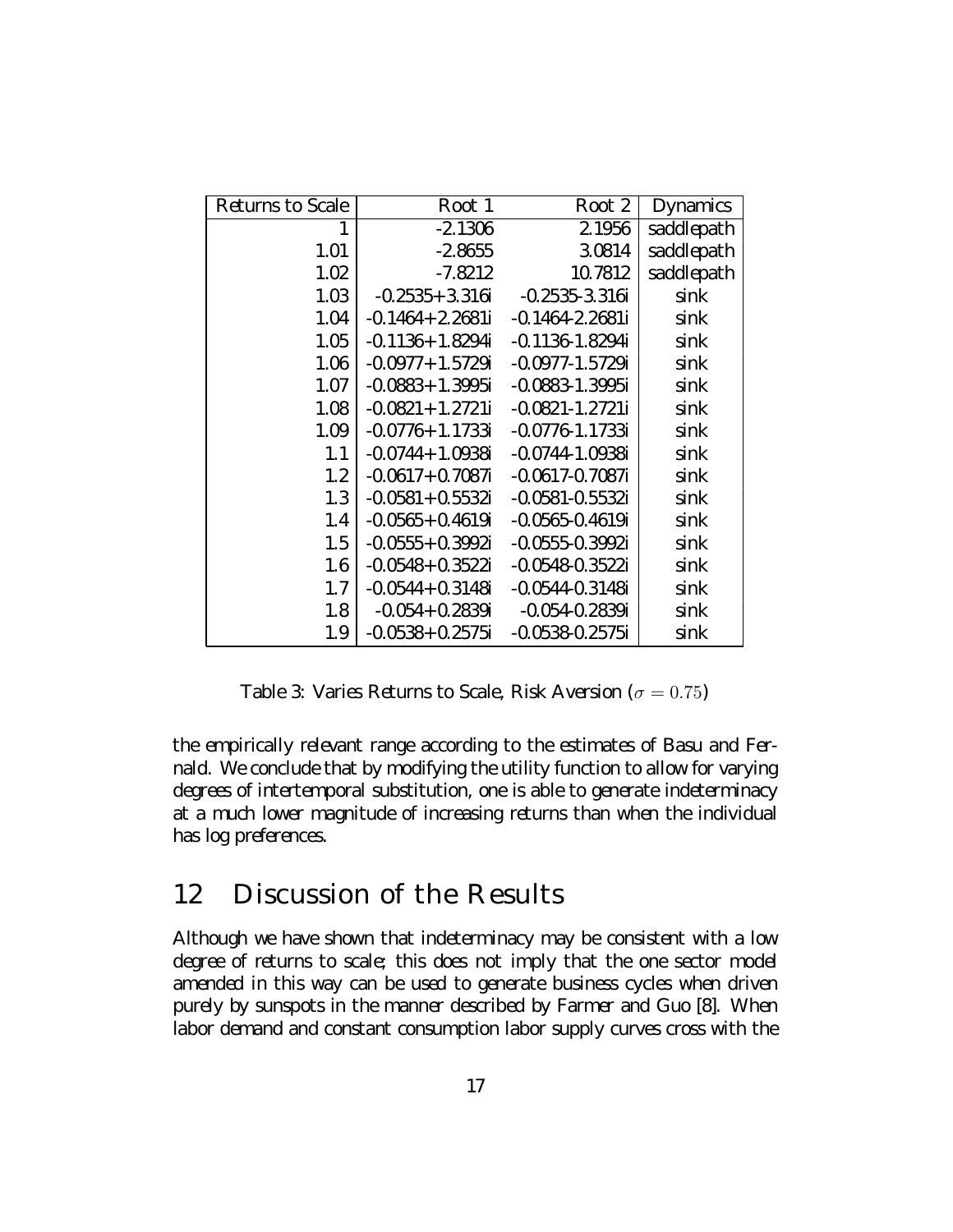conventional slopes, purely sunspot chiven business cycles will cause consumption and employment to move countercydically, in the data they are procydical. This is the same issue discussed by B enhabib and Farmer [4] in their two sector model. It owever, curmodel class lead to the possibility that indeterminacy may provide an additional transmission mechanism for shocks criginating in the real sector.

It is also worth pointing out that to generate indeterminacy with a low degree of returns to scale, we chose the curvature of the utility function to be on the linear side of looprithmic preferences (the parameter  $\sigma$  was drosen to be smaller than unity). This contradicts the typical assumption in single sector models with constant labor supply that the curvature parameter is geater than unity to help explain the equity premium puzzle. In defense of aurcalibration, these models obnot ordinarily allow labor supply to vary. It is not dear how one should map our non-separable example into the function;

$$
U = \frac{C^{1-\sigma}}{1+i\sigma},
$$

that is commonly studied in this literature.

Finally recentwork by Lahiri [12] on indeterminacy in international models ...nds that open capital markets make indeterminacy more likely. Lahiri paints out that open capital markets break the link between savings and investment and permit individuals to smooth consumption through international borrowing and lending thereby making the representative agent behave in a more risk neutral manner. Our work on non-separabilities explots a similar then ether doser is  $\sigma$  to zero the less averse is the consumer to ‡uduations in consumption.

## 13 Candusian

In this paper, we opperalized the B enhabib Farmer condition for indeterminacy to the case of non-separable preferences. Our condition is simple to dneck in practice and it covers a dass of utility functions that is the most general dass that is consistent with balanced growth. We found that, once one allows for non-seperabilities between consumption and leisure, indetermirecynolonger requires that the demand ourveard the constant consumption supply anve should aross with the wrang slapes. Instead, the required candition is that the labor demand curve and the Frisch labor supply curve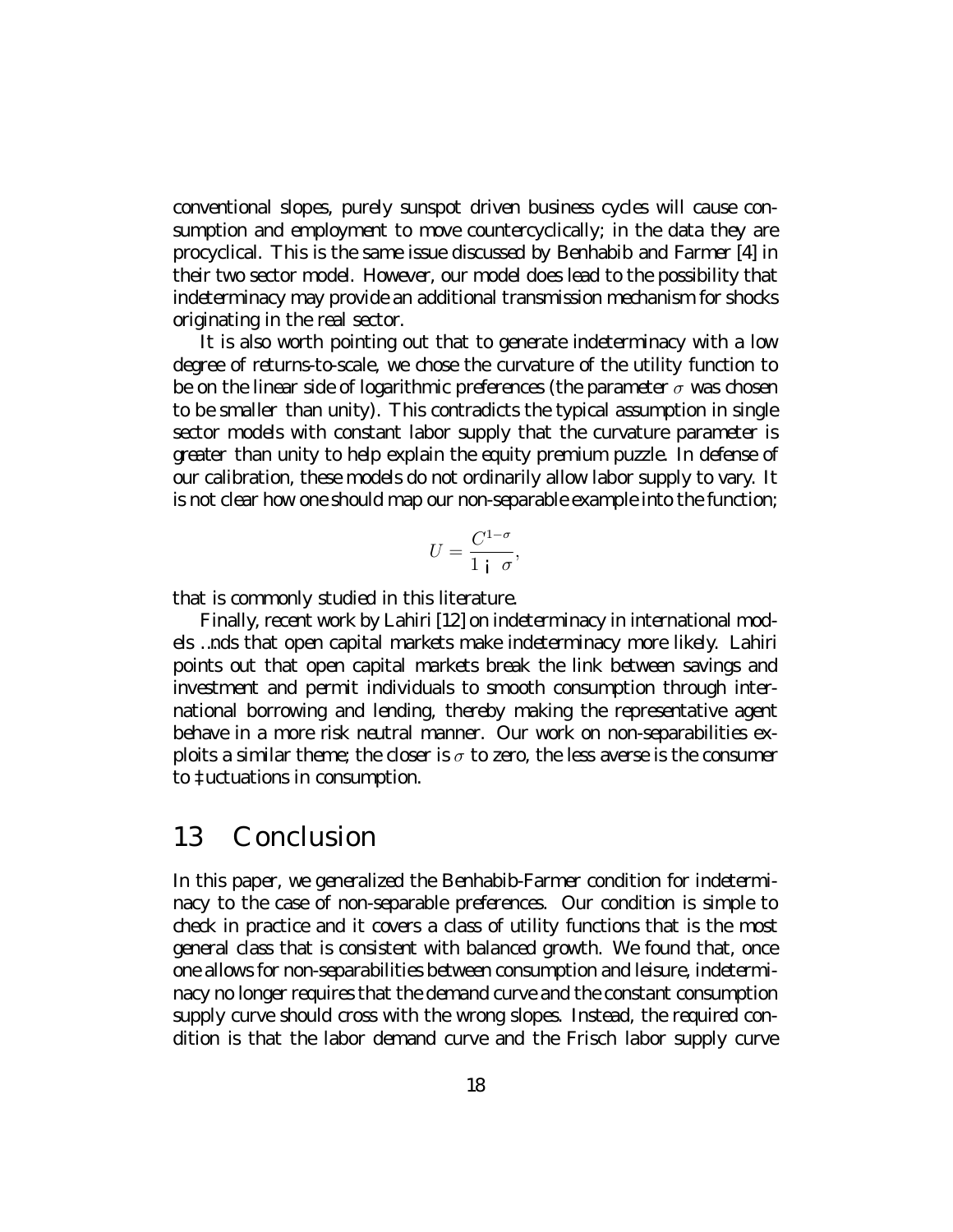should aross with non-standard slopes; a condition that is simple to dneck in practice By means of an example, we showed that when the curvature parameter on the utility function is set at 0.75 in contrast to a value of unity that would hold in the logarithmic case, indeterminacy can occur at levels of  $increasing$ returns as low as 1.03.

# 14 A ppendix

#### 14.1 Part 1: D eriving the Elements of  $\Phi$

To derive the elements of the matrix  $\Phi$ , we solve the static equations (2 $\Theta$ , (27) and (28) for  $(y_i, k)$  and  $(c_i, k)$ . We start by rearranging equations (2 $\Theta$ and (28) as a matrix system in the variables  $(\tilde{y} + k)$  and  $(\tilde{c} + k)$  which leads to the expression

$$
\frac{1}{0} \quad \frac{0}{\sigma} \quad \frac{\tilde{v}}{\tilde{c}} \quad \frac{\tilde{k}}{\tilde{k}} \quad \frac{\tilde{v}}{\tilde{t}} + \quad \frac{\tilde{v}}{\tilde{v}} \quad \frac{\beta}{\tilde{v}} \quad \frac{\tilde{v}}{\tilde{v}} \quad \frac{\tilde{v}}{\tilde{t}} + \quad \frac{0}{1} \quad \frac{1}{\sigma} \quad \frac{\alpha}{\tilde{k}} \quad \frac{\tilde{v}}{\tilde{k}} \quad = 0 \tag{37}
$$

Il ewrite the labor market equilibrium condition (27) separately in terms of the same linear combinations of variables.

$$
\mathbf{E}_{\mathbf{i}} \mathbf{1} \mathbf{1} \mathbf{X} \mathbf{X} \mathbf{Y} \mathbf{Y} \mathbf{Y} \mathbf{Y} \mathbf{Y} \mathbf{Y} \mathbf{Y} \mathbf{Y} \mathbf{Y} \mathbf{Y} \mathbf{Y} \mathbf{Y} \mathbf{Y} \mathbf{Y} \mathbf{Y} \mathbf{Y} \mathbf{Y} \mathbf{Y} \mathbf{Y} \mathbf{Y} \mathbf{Y} \mathbf{Y} \mathbf{Y} \mathbf{Y} \mathbf{Y} \mathbf{Y} \mathbf{Y} \mathbf{Y} \mathbf{Y} \mathbf{Y} \mathbf{Y} \mathbf{Y} \mathbf{Y} \mathbf{Y} \mathbf{Y} \mathbf{Y} \mathbf{Y} \mathbf{Y} \mathbf{Y} \mathbf{Y} \mathbf{Y} \mathbf{Y} \mathbf{Y} \mathbf{Y} \mathbf{Y} \mathbf{Y} \mathbf{Y} \mathbf{Y} \mathbf{Y} \mathbf{Y} \mathbf{Y} \mathbf{Y} \mathbf{Y} \mathbf{Y} \mathbf{Y} \mathbf{Y} \mathbf{Y} \mathbf{Y} \mathbf{Y} \mathbf{Y} \mathbf{Y} \mathbf{Y} \mathbf{Y} \mathbf{Y} \mathbf{Y} \mathbf{Y} \mathbf{Y} \mathbf{Y} \mathbf{Y} \mathbf{Y} \mathbf{Y} \mathbf{Y} \mathbf{Y} \mathbf{Y} \mathbf{Y} \mathbf{Y} \mathbf{Y} \mathbf{Y} \mathbf{Y} \mathbf{Y} \mathbf{Y} \mathbf{Y} \mathbf{Y} \mathbf{Y} \mathbf{Y} \mathbf{Y} \mathbf{Y} \mathbf{Y} \mathbf{Y} \mathbf{Y} \mathbf{Y} \mathbf{Y} \mathbf{Y} \mathbf{Y} \mathbf{Y} \mathbf{Y} \mathbf{Y} \mathbf{Y} \mathbf{Y} \mathbf{Y} \mathbf{Y} \mathbf{Y} \mathbf{Y} \mathbf{Y} \mathbf{Y} \mathbf{Y} \mathbf{Y} \mathbf{Y} \mathbf{Y} \mathbf{Y} \mathbf{Y} \mathbf{Y} \mathbf{Y} \mathbf{Y} \mathbf{Y} \mathbf{Y} \mathbf{Y} \mathbf{Y} \mathbf{Y} \mathbf{Y} \mathbf{Y
$$

II av divide the second raw of (37) by  $\sigma$  and divide equation (38) by  $(1+\gamma)$ todotain

$$
\begin{array}{ccc}\n1 & 0 & \stackrel{\bullet}{\bullet} & \tilde{y} & \tilde{k} & \stackrel{\bullet}{\bullet} \\
0 & 1 & \tilde{c} & \tilde{k} & \stackrel{\bullet}{\bullet} \\
\end{array} + \begin{array}{ccc}\n\vdots & \beta & \stackrel{\bullet}{\bullet} & \tilde{l} & \stackrel{\bullet}{\bullet} \\
\frac{(\sigma-1)}{\sigma}\psi & \tilde{l} & \frac{1}{\sigma} & \frac{1}{\sigma} & \frac{\alpha}{1} & \tilde{k} \\
\end{array} = 0 \qquad (3)
$$

$$
\mathbf{E}_{\mathbf{i}} \frac{1}{1+\gamma} \frac{1}{1+\gamma} \mathbf{E}_{\tilde{c} \mathbf{i}} \tilde{y} \tilde{y} \tilde{k} \tilde{z} + \tilde{l} = 0 \tag{40}
$$

Sdveequation (40) for  $\tilde{l}$  and substitute into equation (3).

 $\mathbf{u}$ 

$$
\begin{array}{ccccccccc}\n\tilde{y} & \tilde{k} & \ast & & & & \\
\tilde{y} & \tilde{k} & \tilde{k} & & & & \\
\tilde{c} & \tilde{k} & & & & & \\
\tilde{c} & \tilde{k} & & & & & \\
\tilde{c} & \tilde{k} & & & & & \\
\tilde{c} & \tilde{k} & & & & \\
\tilde{c} & \tilde{k} & & & & \\
\tilde{c} & \tilde{k} & & & & \\
\tilde{c} & \tilde{k} & & & & \\
\tilde{c} & \tilde{k} & & & & \\
\tilde{c} & \tilde{k} & & & & \\
\tilde{c} & \tilde{k} & & & & \\
\tilde{c} & \tilde{k} & & & & \\
\tilde{c} & \tilde{k} & & & & \\
\tilde{c} & \tilde{k} & & & & \\
\tilde{c} & \tilde{k} & & & & \\
\tilde{c} & \tilde{k} & & & & \\
\tilde{c} & \tilde{k} & & & & \\
\tilde{c} & \tilde{k} & & & & \\
\tilde{c} & \tilde{k} & & & & \\
\tilde{c} & \tilde{k} & & & & \\
\tilde{c} & \tilde{k} & & & & \\
\tilde{c} & \tilde{k} & & & & \\
\tilde{c} & \tilde{k} & & & & \\
\tilde{c} & \tilde{k} & & & & \\
\tilde{c} & \tilde{k} & & & & \\
\tilde{c} & \tilde{k} & & & &
$$

Rearranging

$$
\frac{1}{\frac{1}{\sigma(1+\gamma)}} \frac{\beta}{1+\frac{\psi(\sigma-1)}{\sigma(1+\gamma)}} + \frac{\tilde{y}}{\tilde{y}} \frac{\tilde{k}}{\tilde{k}} + \frac{0}{\frac{1}{\sigma}} \frac{1}{1} \alpha + \frac{\tilde{\lambda}}{\tilde{k}} = 0
$$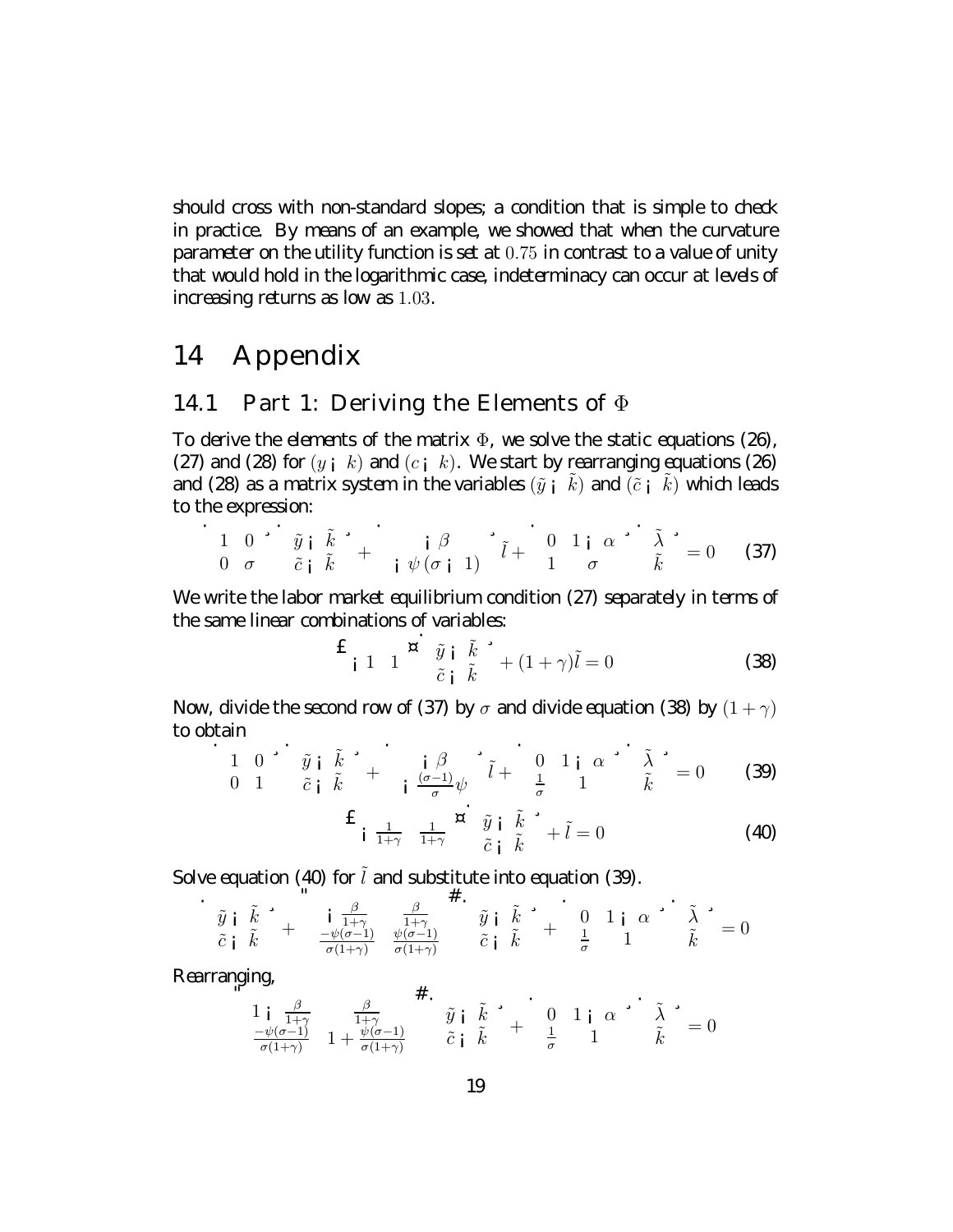$\sigma$ 

$$
A \begin{array}{c} \tilde{y} \text{ i } \tilde{k} \rightarrow B \\ \tilde{c} \text{ i } \tilde{k} \rightarrow B \tilde{k} = 0, \\ \mathbf{m} \end{array}
$$
  
\n
$$
A = \begin{array}{c} 1 \text{ i } \frac{\beta}{1+\gamma} \\ \frac{-\psi(\sigma-1)}{\sigma(1+\gamma)} & 1 + \frac{\psi(\sigma-1)}{\sigma(1+\gamma)} \\ \mathbf{m} \end{array}, \qquad (41)
$$
  
\n
$$
B = \begin{array}{c} 0 & 1 \text{ i } \alpha \\ \frac{1}{\sigma} & 1 \end{array}
$$

where

Sdve for  $(\tilde{y} + \tilde{k})$  and  $(\tilde{c} + \tilde{k})$  in terms of  $\tilde{\lambda}$  and  $\tilde{k}$ ;

$$
\begin{array}{c}\n \stackrel{\circ}{\tilde{y}}\n \stackrel{\circ}{\tilde{i}}\n \stackrel{\circ}{\tilde{k}}\n \stackrel{\circ}{\tilde{k}}\n =\n \Phi\n \stackrel{\circ}{\tilde{k}}\n \end{array}
$$

where

$$
\Phi = \mathbf{i} \ \ A^{-1} B = \begin{bmatrix} \phi_1 & \phi_2 \\ \phi_3 & \phi_4 \end{bmatrix}^2,
$$

Inverting the expression for A, (41) it follows that the dements of  $A^{-1}$  are gven by  $\sim 10^{-7}$  $\overline{u}$ 

$$
A^{-1} = \frac{1}{Det(A)} \begin{array}{cc} 1 + \frac{\psi(\sigma - 1)}{\sigma(1 + \gamma)} & \frac{-\beta}{1 + \gamma} \\ \frac{\psi(\sigma - 1)}{\sigma(1 + \gamma)} & 1 & \frac{\beta}{1 + \gamma} \end{array},
$$

where the determinant of  $A$  is

$$
Det(A) = \frac{\sigma(1+\gamma) + \psi(\sigma i \ 1) i \beta \sigma}{\sigma(1+\gamma)} \cdot \frac{i \eta}{\sigma(1+\gamma)},
$$
 (42)

 $\text{and } \eta \in \sigma(\beta_{\text{I}} \mid \gamma_{\text{I}} \mid 1)_{\text{I}} \neq (\sigma_{\text{I}} \mid 1)$ . If ote that the determinant of A is negative when  $\eta$  is positive.

 $\Phi$  is given by

$$
\Phi = \mathbf{i} \ \ A^{-1}B = \frac{\sigma(1+\gamma)}{\eta} \begin{array}{c} \mathbf{i} \ \frac{\beta}{\sigma(1+\gamma)} & 1 & \alpha + \frac{(1-\alpha)\psi(\sigma-1)}{\sigma(1+\gamma)} & \mathbf{i} \ \frac{1+\gamma-\beta}{\sigma(1+\gamma)} & \frac{(1-\alpha)\psi(\sigma-1)}{\sigma(1+\gamma)} + 1 & \mathbf{i} \ \frac{\beta}{1+\gamma} \end{array}
$$

and the dements of  $\Phi$  are

$$
\phi_1 = \mathbf{i} \frac{\beta}{\eta} \tag{43}
$$

$$
\phi_2 = \frac{\sigma(1 \mathbf{i} \ \alpha)(1+\gamma) + (1 \mathbf{i} \ \alpha)\psi(\sigma \mathbf{i} \ 1) \mathbf{i} \ \beta\sigma}{\eta}
$$
(44)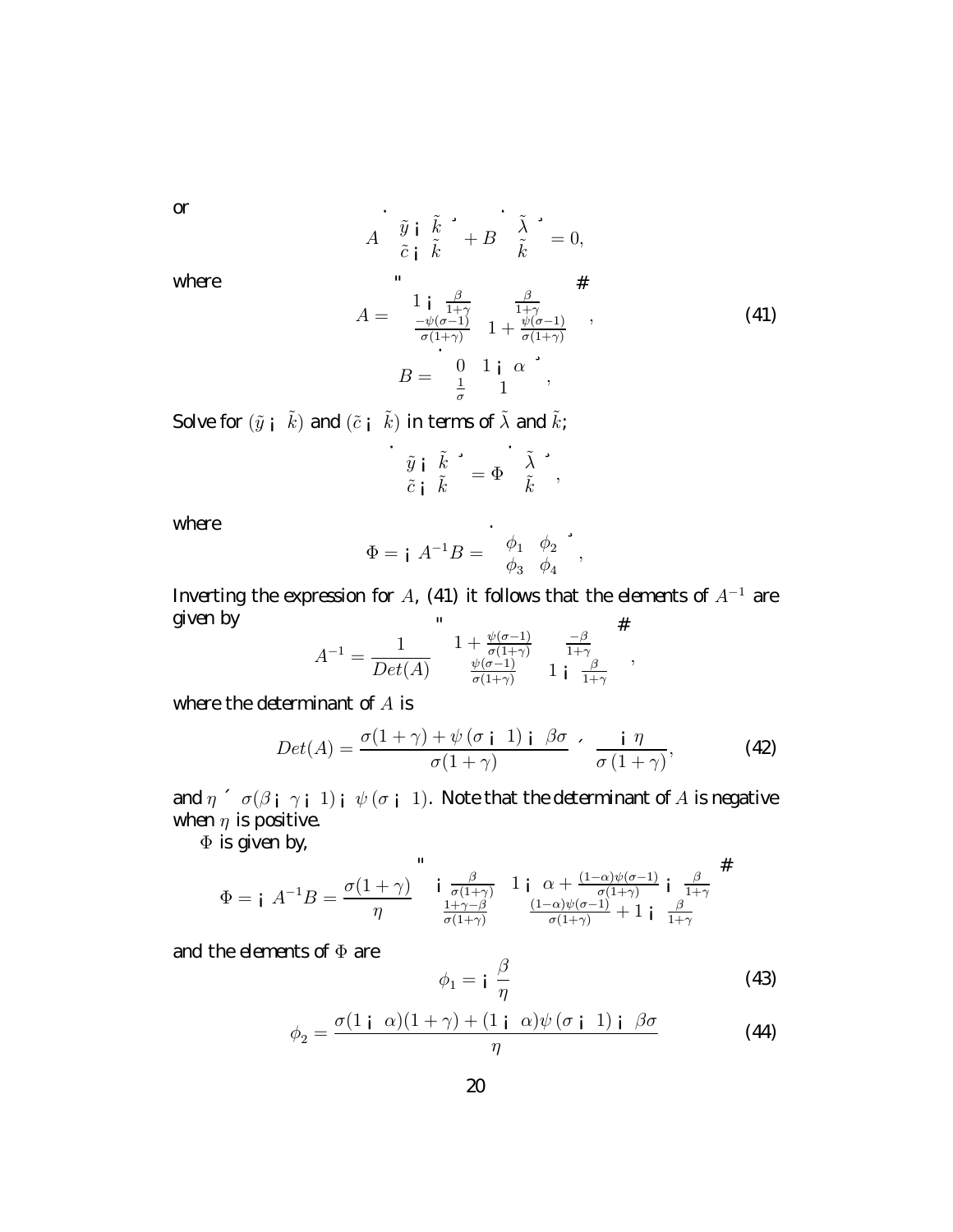$$
\phi_3 = \frac{1 + \gamma \mathrm{i} \beta}{\eta} \tag{45}
$$

$$
\phi_4 = \frac{\sigma(1+\gamma) + (1 \mathbf{i} \ \alpha) (\sigma \mathbf{i} \ 1) \psi \mathbf{i} \ \beta \sigma}{\eta}
$$
 (46)

### 14.2  $Part 2: The Elements of J$

To ... nd the dements of the matrix J, we use the de.. nitions of  $\phi_1, \phi_2, \phi_3$  and  $\phi_4$ , to write equations (2 $\Theta$  and (28) in the following form:

$$
\tilde{y} \mathbf{i} \quad \tilde{k} = \phi_1 \tilde{\lambda} + \phi_2 \tilde{k},\tag{47}
$$

$$
\tilde{c} \dot{\mathbf{i}} \quad \tilde{k} = \phi_3 \tilde{\lambda} + \phi_4 \tilde{k} \tag{48}
$$

Il ovsubstitute these twoequations into the twodynamicequations to obtain the expressions:

$$
\dot{\lambda} = \rho + \delta \, \mathbf{j} \, a e^{\phi_1 \tilde{\lambda} + \phi_2 \tilde{k} + \theta_0}, \tag{49}
$$

$$
\dot{k} = e^{\phi_1 \tilde{\lambda} + \phi_2 \tilde{k} + \theta_0} \mathbf{i} \delta \mathbf{j} e^{\phi_3 \tilde{\lambda} + \phi_4 \tilde{k} + \theta_1}, \tag{50}
$$

where  $\theta_0$  and  $\theta_1$  are constants

$$
\begin{array}{rcl}\n\theta_0 & = & y^* \mathsf{i} \quad k^*, \\
\theta_1 & = & c^* \mathsf{i} \quad k^*,\n\end{array}
$$

that donot intuence the dynamics. L inearizing equations (4) and (50) leads to the system:

$$
\frac{\dot{\lambda}}{\dot{k}}^2 = J \frac{\tilde{\lambda}}{\tilde{k}}^2.
$$
 (51)

where local information about the dynamics of the system is contained in the matrix  $J$ . The denents of  $J$  are given by the expression

$$
J \cdot \mathbf{i}_{\phi_1 e^{\theta_0} \phi_1 \phi_3 e^{\theta_1}} a \mathbf{t}_{\phi_2 e^{\theta_0} \mathbf{i}_{\phi_2} e^{\theta_0} \phi_2} a \mathbf{t}_{\phi_3 e^{\theta_1}} \mathbf{t}_{\phi_4 e^{\theta_1}}.
$$

U sing the steady state solutions of  $\theta_0 = y^*$  i  $k^*$  and  $\theta_1 = c^*$  i  $k^*$  from equations (16 and (17) we can write this expression as

$$
J \sim \int_{\phi_1}^{\mathbf{i}} \frac{a\phi_1}{\phi_1} \frac{\phi_1}{\phi_2} \frac{\phi_2}{\phi_3} \mathbf{i} \mathbf{f} \frac{\phi_1}{\phi_2} \mathbf{g} \frac{\phi_1}{\phi_1} \frac{\phi_2}{\phi_2} \frac{\mathbf{i}}{\phi_2} \frac{\phi_1}{\phi_3} \frac{\phi_2}{\phi_3} \mathbf{i} \mathbf{f} \frac{\phi_1}{\phi_2} \mathbf{g} \frac{\phi_2}{\phi_1} \frac{\phi_1}{\phi_2} \mathbf{i} \mathbf{f} \frac{\phi_1}{\phi_2} \mathbf{i} \mathbf{f} \frac{\phi_2}{\phi_1} \mathbf{j} \mathbf{f} \frac{\phi_2}{\phi_2} \mathbf{j} \mathbf{j} \mathbf{k}
$$

which is equation (31) in the text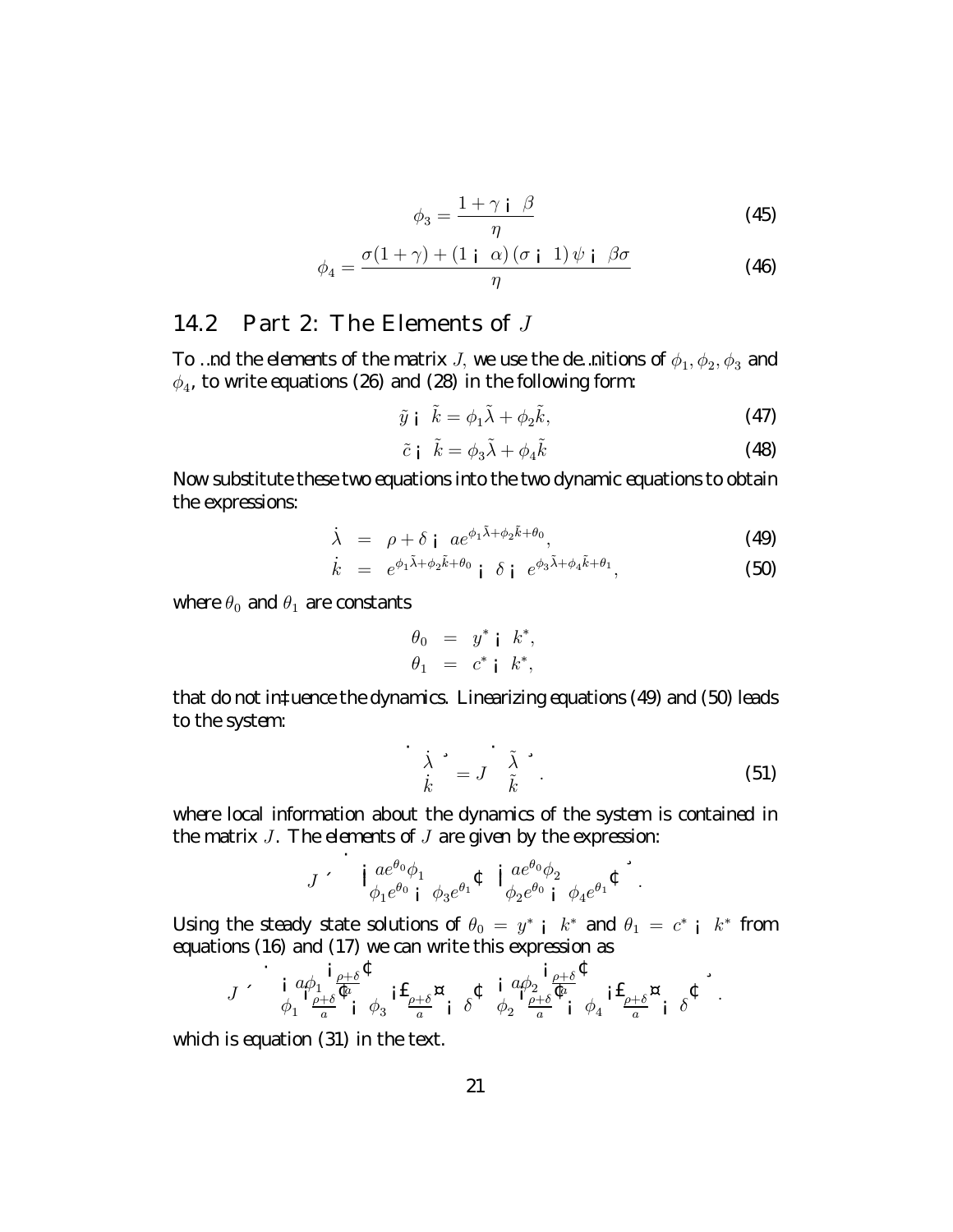### 14.3 Part 3: Proof of Proposition 1.

If eprove in this section, that the sign of the determinant of  $J$  depends on the sign of  $\eta$ , a variable that switches sign when the labor demand curve and the Frisch labor demand curves cross with the "wrong slopes". From equation (31) it follows that the determinant of  $J$  is given by the expression

$$
Det(J) = a(\phi_1 \phi_4 \text{ i } \phi_2 \phi_3) \frac{\mu_{\rho + \delta} \Pi \mu_{\rho + \delta(1 \text{ i } a)} \Pi}{a}
$$
 (52)

The term,  $(\phi_1 \phi_4 \phi_3)$ , is the determinent of  $\Phi$ . Since  $a_i$ ,  $(\rho + \delta/a)$  and  $(\rho + \delta(1_{i} a)) / a$  are all positive, the sign of the determinant of J is the same as the sign of the determinant of  $\Phi$ .

$$
sign(Det(J)) = sign(\phi_1 \phi_4 \mid \phi_2 \phi_3) = sign(Det(\Phi)).
$$
 (53)

If e now show that the determinant of  $\Phi$  is related to the slopes of the Iabordamand and supply ourves through the term  $\eta$ . Recall that  $\Phi$  is de ned  $\mathcal{E}$ 

$$
\Phi = i A^{-1}B
$$

U sing the properties of the determinant of a square matrix,

$$
Det(\Phi) = Det(\mathbf{i} \ A^{-1})Det(B),
$$

and since the matrix  $A$  is of dimension two

$$
Det(\Phi) = (i \ 1)^2 Det(A^{-1}) Det(B).
$$

This implies that,

$$
Det(\Phi) = \frac{Det(B)}{Det(A)}.
$$

The determinant of B is

$$
Det(B) = \frac{\alpha \, \mathbf{i} \, 1}{\sigma},
$$

and since we assume  $0 < \alpha < 1$  and  $\sigma > 0$ , the determinant of B is negative. Therefore, the sign of the determinant of  $\Phi$  is the apposite of the sign of the determinant of  $A$ :

$$
sign(Det(J)) = sign(Det(\Phi)) = j \ sign(DetA).
$$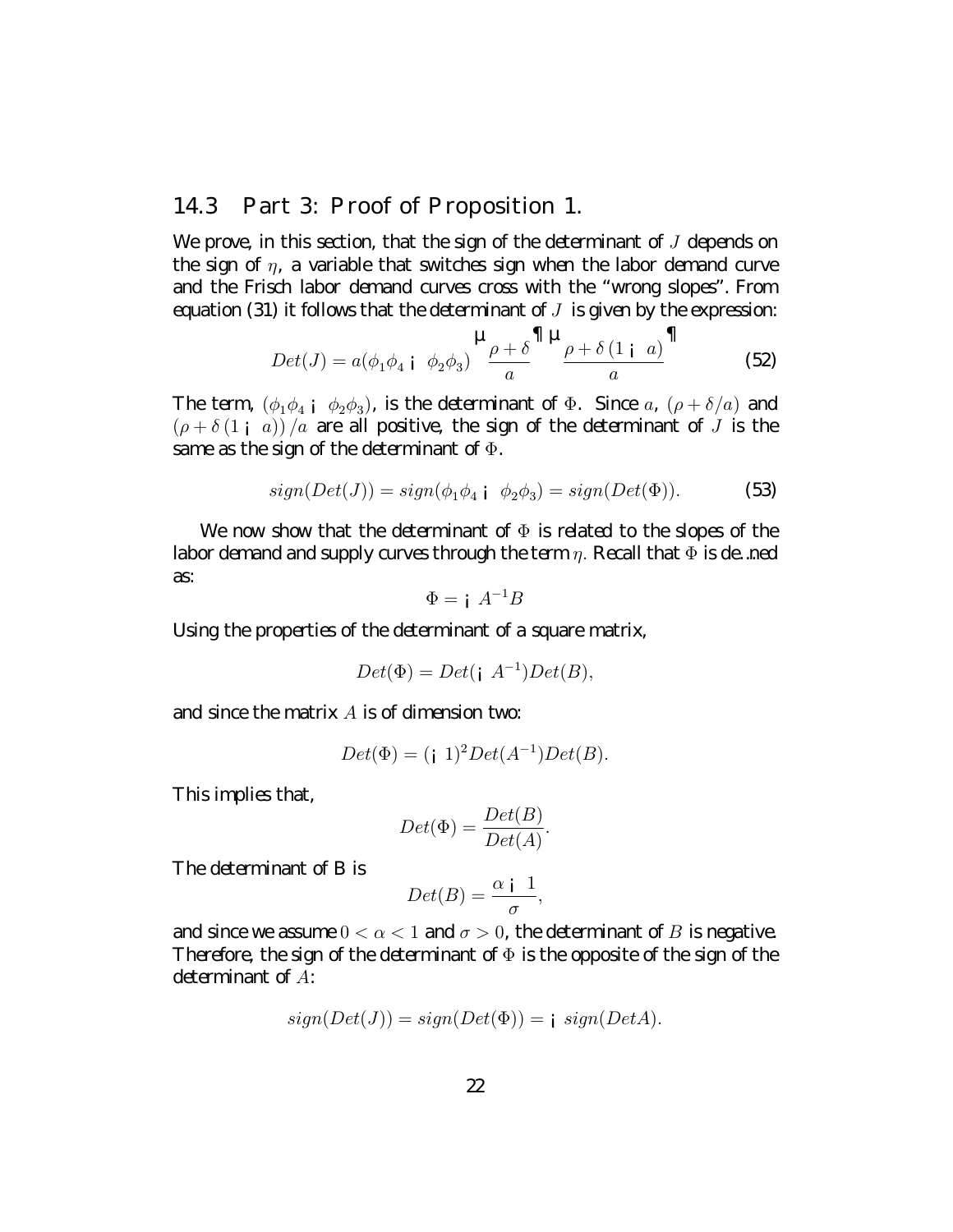But from  $\text{d}e$ ... nition of  $Det(A)$ , equation (42) it follows that

$$
sign(Det(A)) = j \ sign(\eta),
$$

therefore the sign of the determinant of J is the same as the sign of  $\eta$ .

$$
sign(Det(J))=sign(\eta).
$$

 $Q.E.D.$ 

## 14.4 Part 4: Proof of Proposition 2.

From the de. nition of the elements of  $J$  in equation (31) we can write the  $\text{trace} fJ$  as

$$
Tr (J) = \frac{\mu_{\rho + \delta} \mathbf{1}}{a} (\phi_2 \mathbf{i} \ \phi_4) + \phi_4 \delta \mathbf{i} \ a\phi_1 \frac{\mu_{\rho + \delta} \mathbf{1}}{a}.
$$
 (54)

U singequations (44) and (46) note that

$$
\phi_2 \mathbf{i} \quad \phi_4 = \mathbf{i} \quad \frac{\sigma \alpha \left(1 + \gamma\right)}{\eta},
$$

and

$$
\phi_4 = \mathbf{i} \ 1 \ \mathbf{i} \ \ \frac{\alpha \psi \left(\sigma \ \mathbf{i} \ 1\right)}{\eta}.
$$

U sing these expressions we can rewrite (54) as follows:

$$
Tr (J) = \frac{(\rho + \delta)\beta}{\eta} \quad \text{i} \quad \frac{(\rho + \delta)\sigma\alpha(1+\gamma)}{a\eta} \quad \text{i} \quad \delta \quad \text{i} \quad \frac{\delta\alpha(\sigma - 1)\psi}{\eta} \tag{55}
$$

Il ovvrite the expressions  $X$ ,  $Y$ , and  $Z$ , as follows:

$$
X = \frac{\beta}{\eta} (\rho + \delta) \sigma
$$
  
\n
$$
Y = i \frac{(\rho + \delta) \sigma (1 + \gamma)}{\eta}
$$
  
\n
$$
Z = i \frac{\psi(\sigma i \ 1)(\rho + \delta)}{\eta}
$$
  
\n
$$
Z = i \frac{\psi(\sigma i \ 1)(\rho + \delta)}{\eta}
$$
  
\n
$$
Z = i \frac{\psi(\sigma i \ 1)(\rho + \delta)}{\eta}
$$
  
\n
$$
Z = i \frac{\psi(\sigma i \ 1)(\rho + \delta)}{\eta}
$$
  
\n
$$
Z = i \frac{\psi(\sigma i \ 1)(\rho + \delta)}{\eta}
$$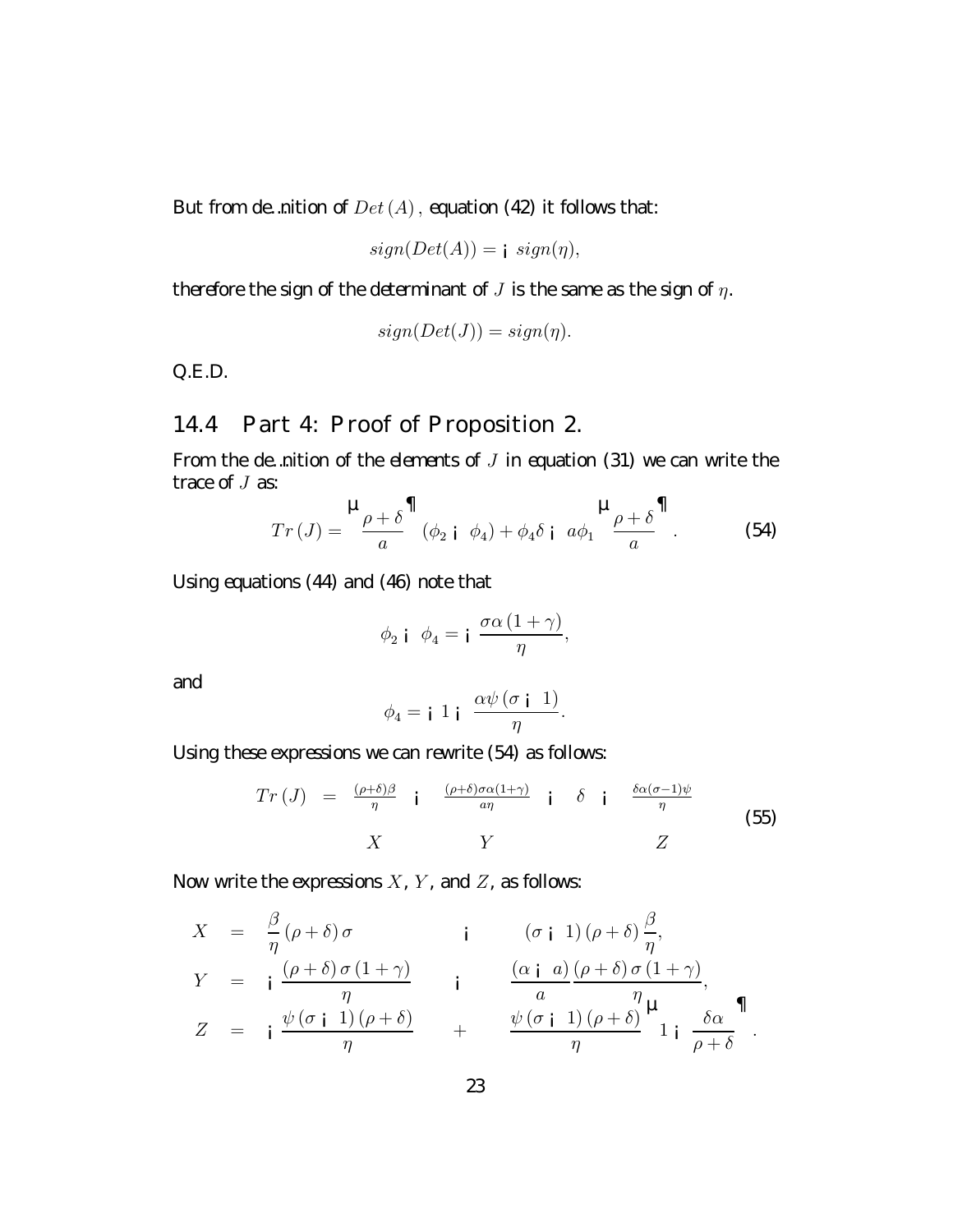Collecting together the ... rst terms of each of the expressions for  $X$ ,  $Y$  and Z and using the demotion of  $\eta = \sigma(\beta + \gamma + 1) + \psi(\sigma + 1)$  we can write the sum of the terms  $X$ ,  $Y$  and  $Z$  as

$$
X + Y + Z = (\rho + \delta) + Q
$$

where

$$
Q \sim \frac{(\rho+\delta)}{\eta} \left( \sigma_{i} 1 \right) \frac{\mu}{\beta} \psi_{1} \psi_{1} \frac{\delta \alpha}{\rho+\delta} \mathbf{1} \mathbf{1} \frac{\delta \alpha}{\beta} ,
$$

and

$$
d \leq \frac{(\alpha \mathbf{i} \ a)}{a},
$$

is a measure of the importance of capital external ities. Since  $Tr(J) = X +$  $Y + Z$  i  $\delta$ , we can write the trace of J as

$$
Tr\left( J\right) =\rho +Q
$$

which is equation  $(32)$  in the text  $Q.E.D.$ 

## R eferences

- [1] A iyagari, S.R. "The Econometrics of Indeterminacy. an A pplied Study. A Comment" Carnegie Rochester Series on Public Policy, 43. (1995), 273-282
- [2] B asy Susanto and John Fernald "Returns to Scale in U.S. Production. Estimates and Implications" Journal of Political Economy 105, no 2  $(1997)$ , 249 - 283.
- [3] B enhabib, Jess and R copr E.A. Farmer "Indeterminacy and Increasing Returns" Journal of Economic Theory 63 (1994): 19-41.
- [4] B enhabib, Jess and R copr E.I. Farmer "Indeterminacy and Sector Spe d...c Externalities" Journal of III onetary Economics 37 (199 A 421-443.
- [5] B enhabib, Jess and II ishimura K., "Indeterminacy and Sunspots with Constant Returns," C.V. Stan Center for Il pplied Economics, Economic research report! 644, (19! 6, Il evy orkul niversity.